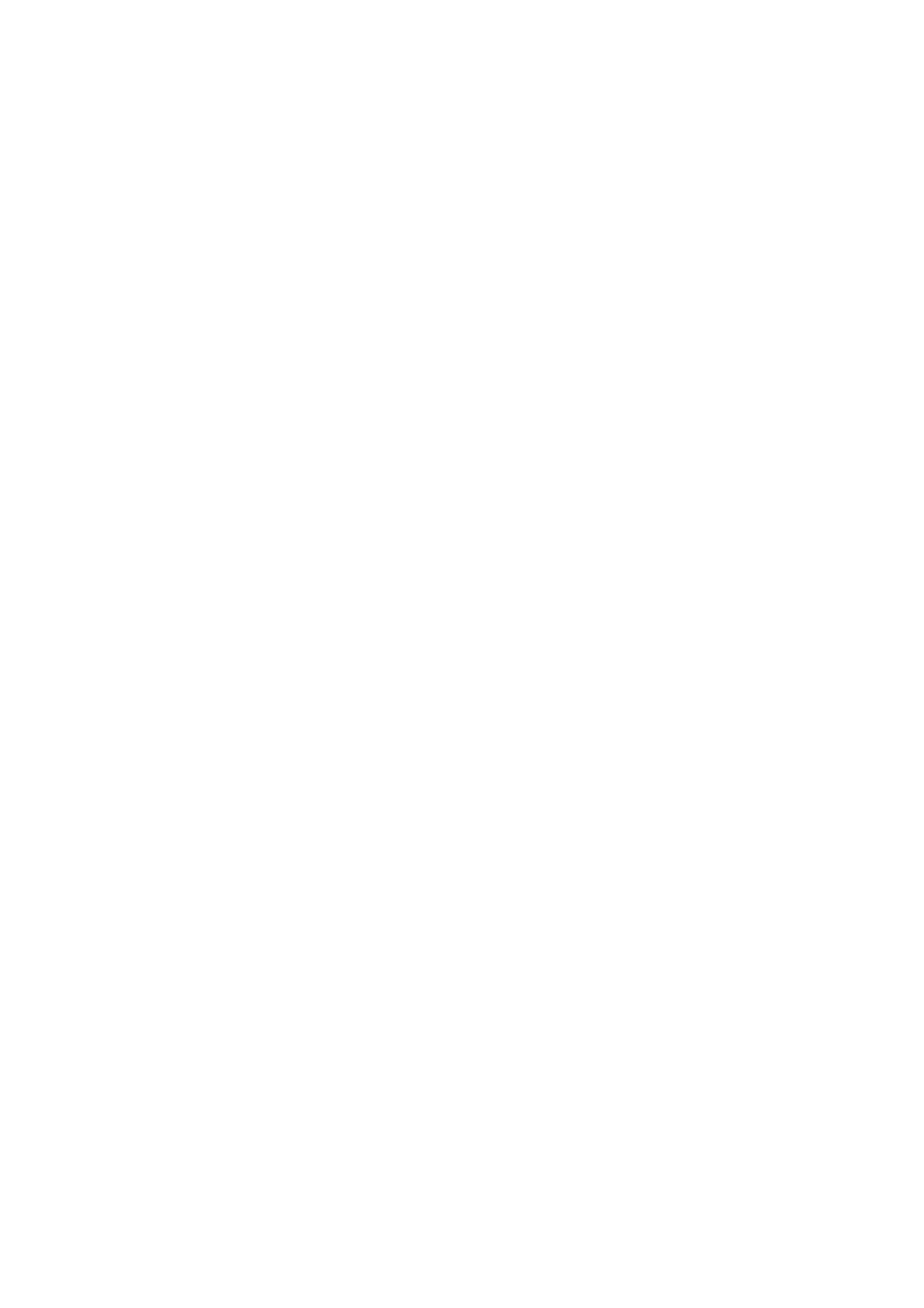Reprinted under the Reprints Act 1984 as at 26 February 1999

Western Australia

# Architects Act 1921

#### CONTENTS

|                                                     | 1                                                                                                                              |
|-----------------------------------------------------|--------------------------------------------------------------------------------------------------------------------------------|
|                                                     | 1                                                                                                                              |
| The Architects' Board                               | $\mathfrak{Z}$                                                                                                                 |
|                                                     | 4                                                                                                                              |
|                                                     | 4                                                                                                                              |
| Board may hold land                                 | 4                                                                                                                              |
| Borrowing powers of Board                           | 4                                                                                                                              |
| Powers of Board with respect to property            | 4                                                                                                                              |
| Power to examine on oath                            | 4                                                                                                                              |
| Proceedings of Board not invalidated by vacancy,    |                                                                                                                                |
| etc.                                                | 5                                                                                                                              |
| Exemption from personal liability                   | 5                                                                                                                              |
| The register                                        | 5                                                                                                                              |
| Registration by the Board                           | 6                                                                                                                              |
| Practising corporations                             | 7                                                                                                                              |
| Suspension or cancellation of the registration of a |                                                                                                                                |
| practising corporation                              | 10                                                                                                                             |
| Practising firms                                    | 11                                                                                                                             |
| Suspension or cancellation of the registration of a |                                                                                                                                |
| practising firm                                     | 12                                                                                                                             |
|                                                     | 13                                                                                                                             |
| Appeal                                              | 14                                                                                                                             |
| Certificate of registration                         | 15                                                                                                                             |
| Subscription fees                                   | 15                                                                                                                             |
|                                                     | Short title<br>Interpretation<br>Eligibility of members<br>Registrar and officers of the Board<br>Application for registration |

page <sup>i</sup>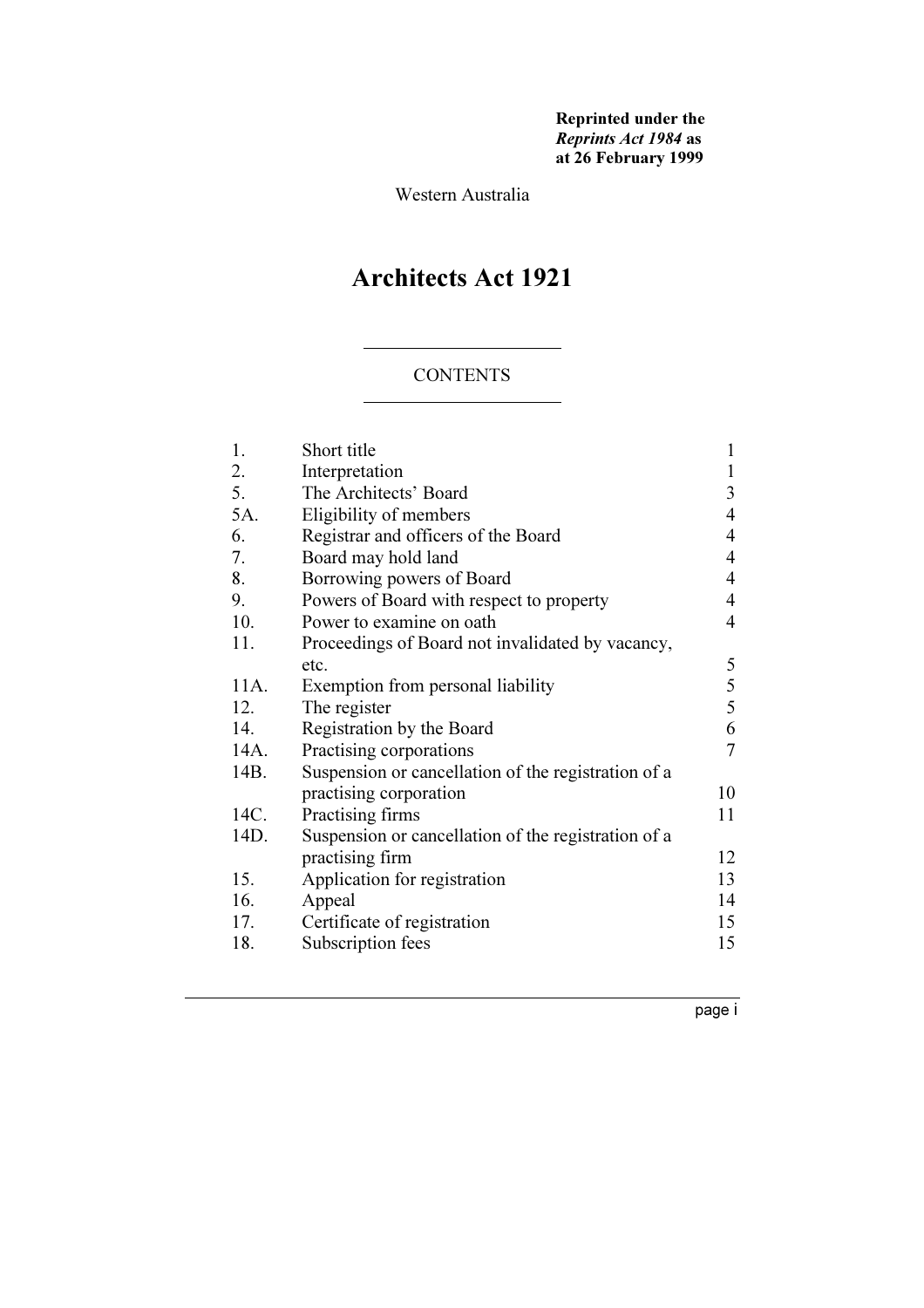| 19.  | Register may be altered to insert new or additional |    |
|------|-----------------------------------------------------|----|
|      | qualifications                                      | 16 |
| 19A. | Notices and statements required of practising       |    |
|      | corporation                                         | 16 |
| 19B. | Notices and statements required of practising firm  | 17 |
| 22.  | Correction of register                              | 18 |
| 22A. | Misconduct of architect                             | 19 |
| 22B. | Liability for damages, etc.                         | 24 |
| 22C. | Duty of foreign corporation to insure               | 24 |
| 23.  | Register to be open to inspection                   | 25 |
| 24.  | Copy of register to be published annually           | 25 |
| 25.  | Resignation of architects                           | 25 |
| 26.  | Committee of architectural education                | 26 |
| 27.  | General meeting of architects                       | 27 |
| 28.  | By-laws                                             | 27 |
| 29.  | Unregistered persons not to practise as architects  | 29 |
| 30.  | Penalty for falsifying register, or making false    |    |
|      | statements, etc.                                    | 30 |
| 31.  | Costs and proceedings                               | 31 |
| 33.  | Accounts                                            | 31 |
| 34.  | Audit                                               | 31 |
| 35.  | Annual report                                       | 32 |
| 36.  | Report to annual general meeting                    | 32 |

# The First Schedule

# The Second Schedule

# Notes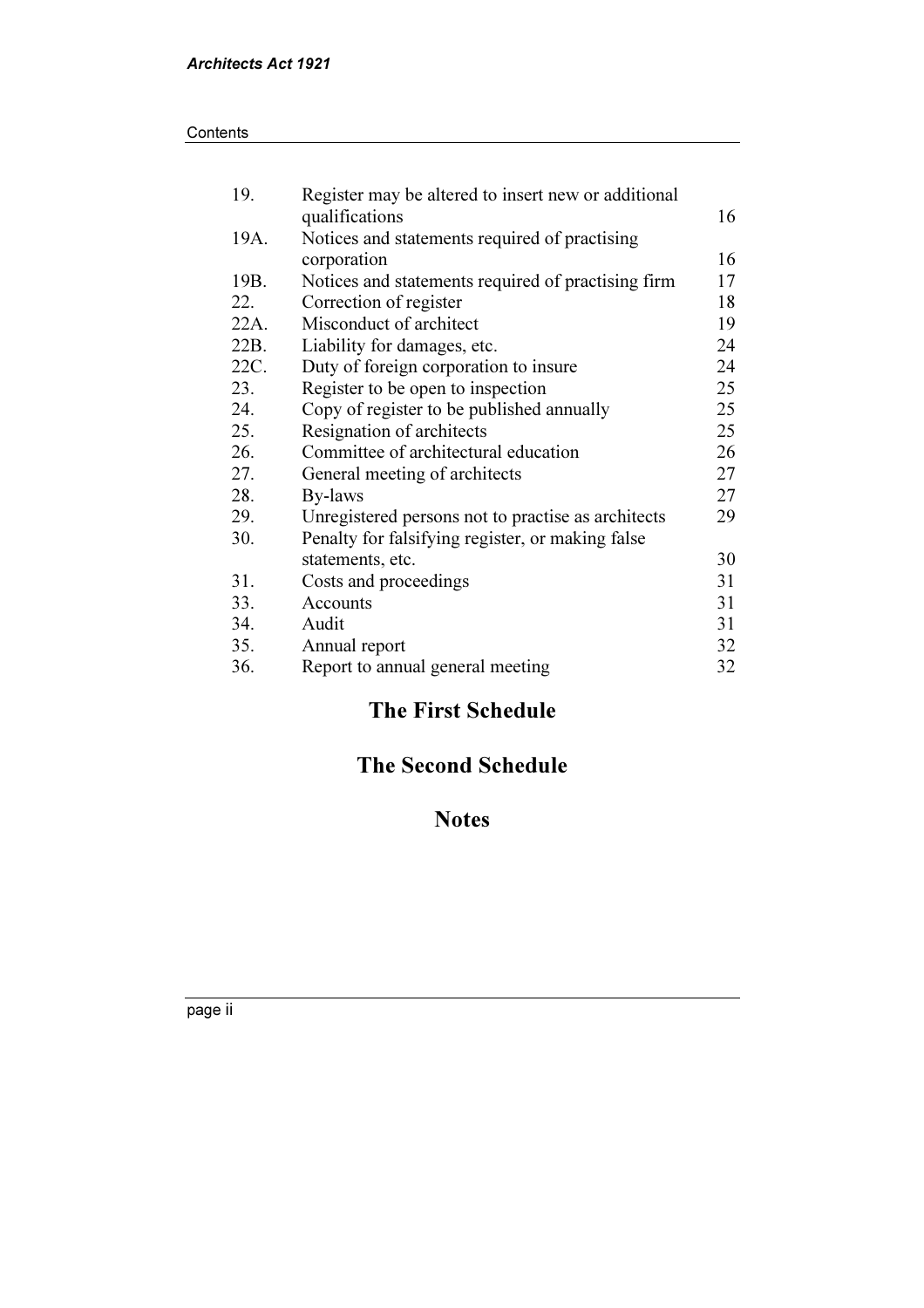Reprinted under the Reprints Act 1984 as at 26 February 1999

Western Australia

# Architects Act 1921

#### An Act to make provision for the registration of architects.

Preliminary

#### 1. Short title

This Act may be cited as the Architects Act 1921.<sup>1</sup>

#### 2. Interpretation

- (1) In this Act, subject to the context
	- "articles of association", in relation to a foreign corporation, includes by-laws, regulations or other instrument regulating the internal administration of the foreign corporation;
	- "Board" means The Architects' Board of Western Australia constituted under this Act;
	- "by-law" means a by-law made under the authority of this Act;
	- "corporation" means any body corporate, whether formed or incorporated in or outside the State, and includes any company, any recognized company, any recognized foreign company, and any foreign company within the meaning of the Companies (Western Australia) Code;
	- "District Court" means The District Court of Western Australia;
	- "firm" means an unincorporated body of persons (whether consisting of natural persons or of corporations or partly of natural persons and partly of corporations);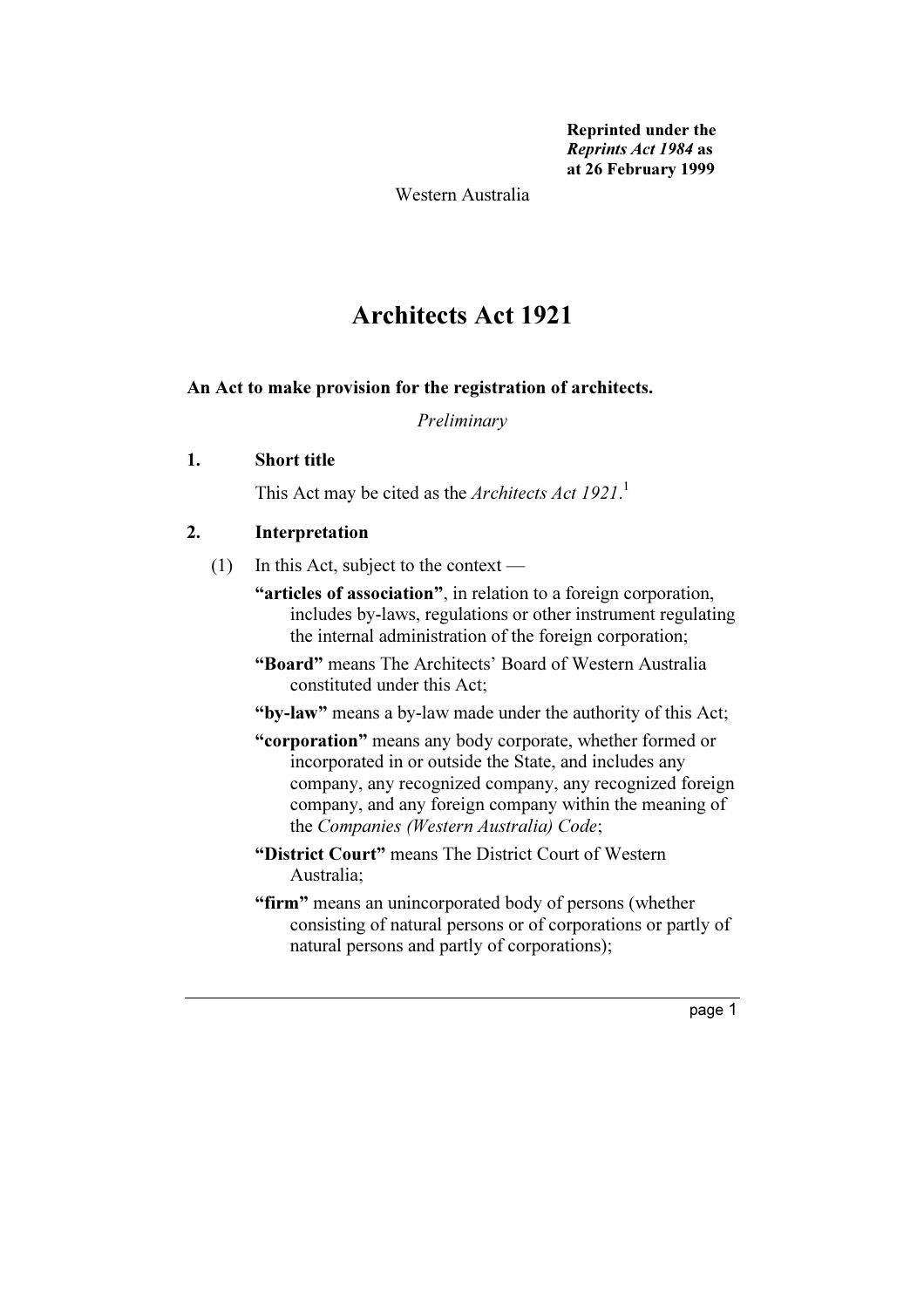#### "foreign corporation" means —

- (a) a corporation which is not incorporated in the State; or
- (b) a corporation which is incorporated in the State but which is a subsidiary, within the meaning given to that term by section 7(1) of the Companies (Western Australia) Code, of a corporation which is not incorporated in the State;
- "memorandum", in relation to a foreign corporation, includes charter, statute or other instrument constituting or defining the constitution of the foreign corporation;
- "practising corporation" means a corporation which is registered as an architect under this Act;
- "**practising firm**" means a firm which is registered as an architect under this Act;

"register" means the Register of Architects kept under this Act;

"registered" means registered under this Act;

- "registered architect" means a natural person who is registered as an architect under this Act.
- (2) The provisions of this Act apply, with such adaptations as may be necessary, to a practising corporation and to a practising firm, notwithstanding that they are not expressly so applied otherwise than by virtue of this subsection.
- (3) Nothing in this Act shall be construed as prohibiting the distribution by way of salary, commission, director's fees, dividends or otherwise of the profits of a practising corporation or practising firm to the members of that corporation or firm.

[Section 2 amended by No. 76 of 1969, s.3; No. 39 of 1978, s.3; No. 67 of 1981, s.2; No. 10 of 1982, s.28.]

[3-4. Repealed by No. 76 of 1969 s.4.]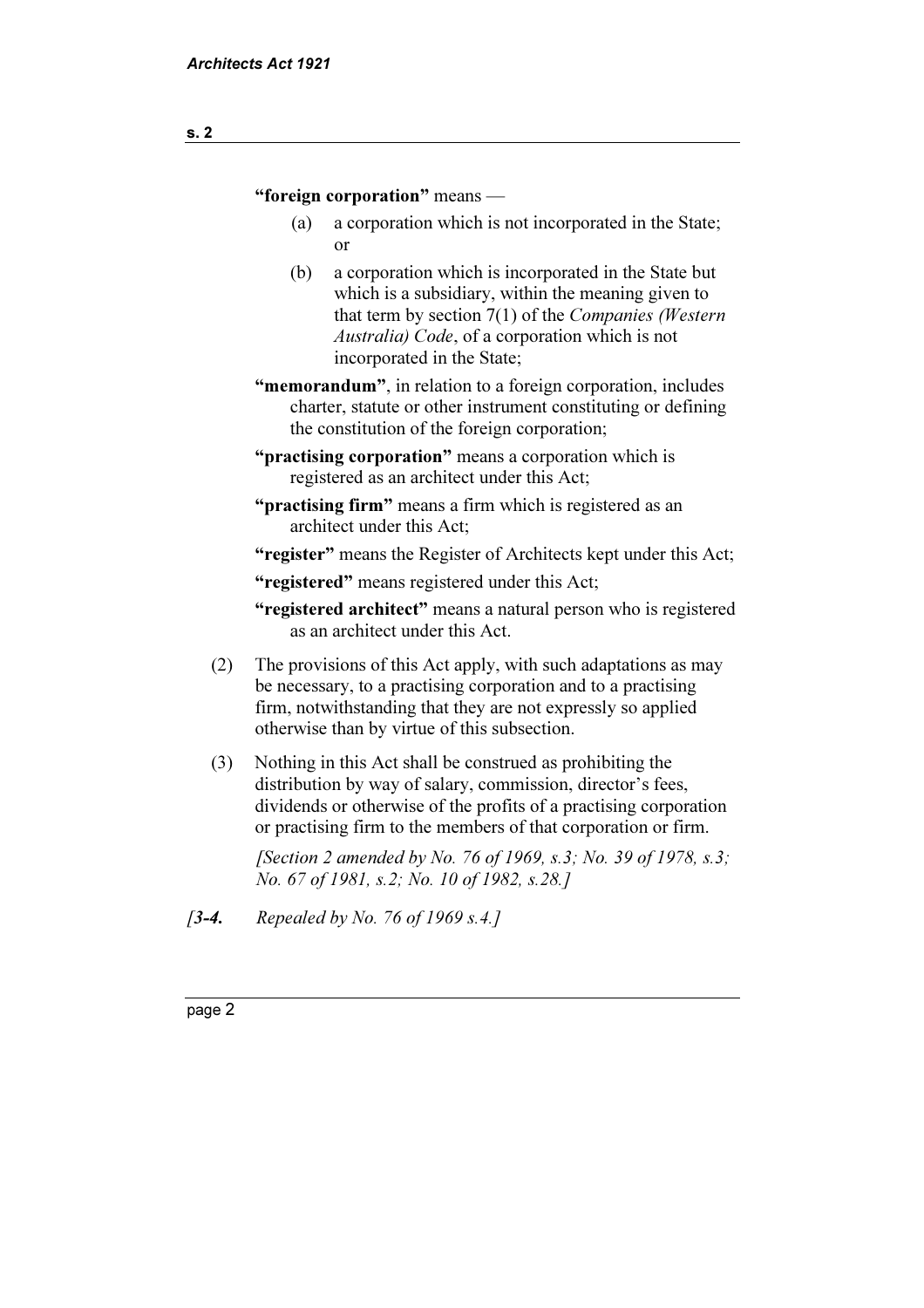#### The Architects' Board of Western Australia

#### 5. The Architects' Board

- (1) A Board to be called "The Architects' Board of Western Australia" shall be established, and such Board shall be a body corporate with perpetual succession and may have and use a common seal.
- (2) The Board shall consist of 10 members, 3 to be appointed from time to time by the Governor, one to be nominated by the Western Australian Chapter of the Royal Australian Institute of Architects and 6 to be elected from time to time by the registered architects from among their number in accordance with the by-laws, and until by-laws are made, in the manner prescribed in the First Schedule.
- $(3)$  repealed.]
- (3a) The member nominated by the Western Australian Chapter of the Royal Australian Institute of Architects shall hold office for a period of 12 months.
- (4) One of the appointed members and 2 of the elected members shall retire annually, on a date to be fixed by the by-laws, but shall be eligible for reappointment or re-election.
- (5) If any member of the Board
	- (a) dies, resigns, or ceases to reside in the State; or
	- (b) absents himself from 3 consecutive meetings of the Board without leave obtained from the Board in that behalf; or
	- (c) ceases to be registered under this Act or is suspended from practising as an architect,

his seat shall become vacant.

 (6) The rules set out in the Second Schedule shall apply to the business and proceedings of the Board, but may be revoked or altered wholly or in part by the by-laws.

[Section 5 amended by No. 76 of 1969 s.5.]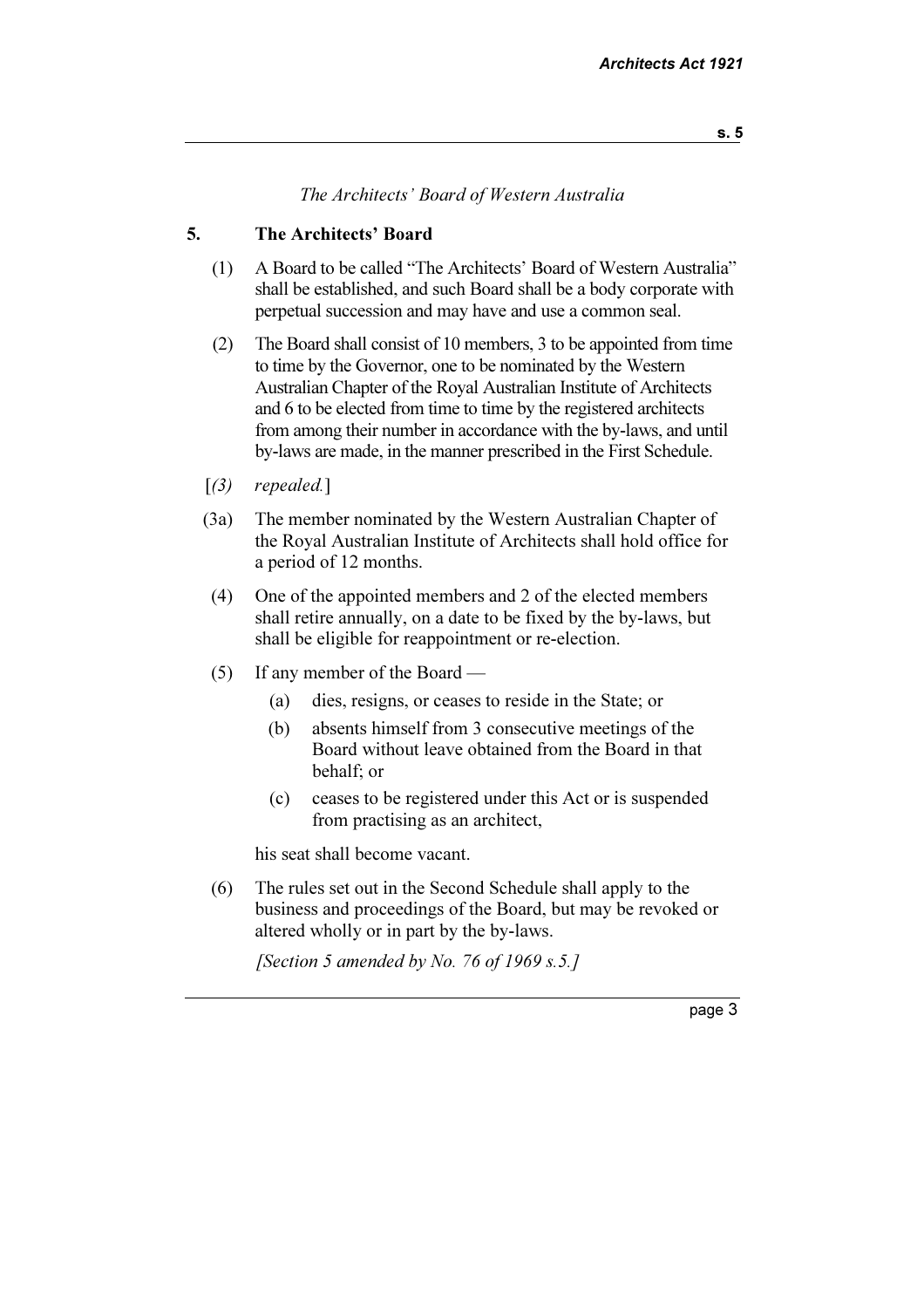#### s. 5A

#### 5A. Eligibility of members

 Notwithstanding the registration of practising corporations and of practising firms as architects pursuant to this Act, no practising corporation or practising firm is eligible to become a member of the Board and the Board shall be comprised of natural persons only.

[Section 5A inserted by No. 39 of 1978 s.4.]

#### 6. Registrar and officers of the Board

- (1) The Board shall appoint a registrar, and may appoint such other officers as may be deemed necessary for the purposes of this Act.
- (2) The registrar and officers shall act under the control of the Board.

#### 7. Board may hold land

 It shall be lawful for the Board to acquire and hold land for offices or chambers for the use of the Board, or for any of the purposes of the Board.

#### 8. Borrowing powers of Board

 The Board may borrow money to be expended in the purchase of such land as is mentioned in the last preceding section, or in erecting offices or buildings for the use of the Board.

#### 9. Powers of Board with respect to property

 The Board may sell, lease, exchange, or mortgage any real or personal property vested in it.

#### 10. Power to examine on oath

 The Board may for the purposes of any inquiry under this Act examine any person upon oath, and for such purpose any member of the Board may administer an oath.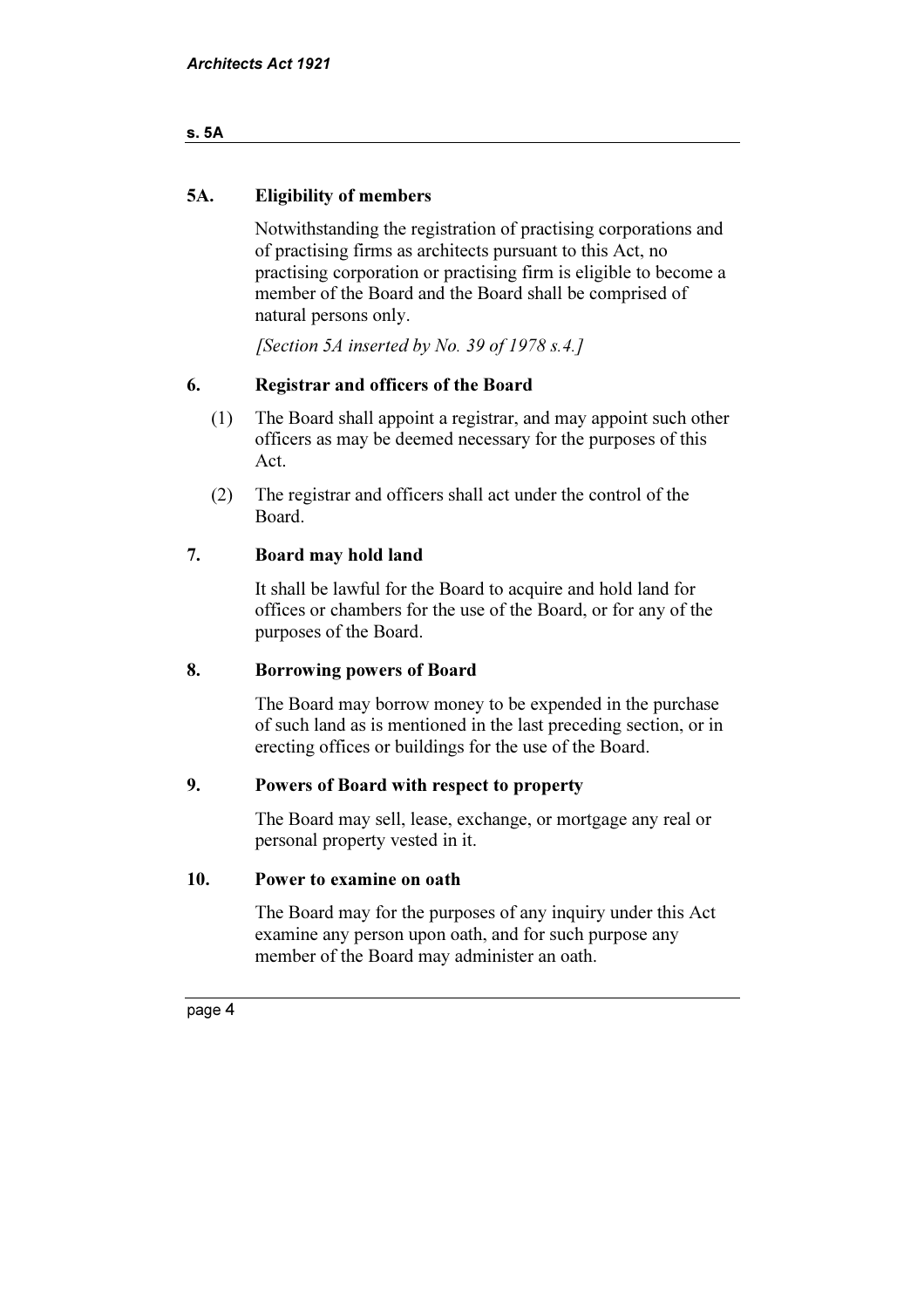#### 11. Proceedings of Board not invalidated by vacancy, etc.

- (1) No act or proceeding of the Board shall be invalid or illegal in consequence only of the number of the members of the Board not being complete at the time of such act or proceeding.
- (2) Subject to the provisions of section 5A, all acts and proceedings of the Board shall, notwithstanding the subsequent discovery of any defect in the appointment or election of any member thereof, or that any member was disqualified or disentitled to act, be as valid as if such member had been duly appointed or elected and was qualified and entitled to act, and as if the Board had been properly and fully constituted.

[Section 11 amended by No. 39 of 1978  $s.5.1$ ]

#### 11A. Exemption from personal liability

 A person who is or has been a member of the Board is not personally liable for anything done, or omitted to be done, in good faith in, or in connection with, the exercise or purported exercise of any power conferred, or the carrying out of any duty imposed, on him or the Board by this Act.

[Section 11A inserted by No. 76 of 1969 s.6.]

Registration

#### 12. The register

- (1) The Board shall keep a register for the registration in the prescribed manner of natural persons, practising corporations and practising firms as architects under this Act.
- (2) The register shall be called "The Register of Architects," and shall be kept by the registrar.
- (3) The register shall contain the name and such other particulars as may be prescribed of —
	- (a) every natural person who has applied to the Board for registration and has satisfied the Board that he possesses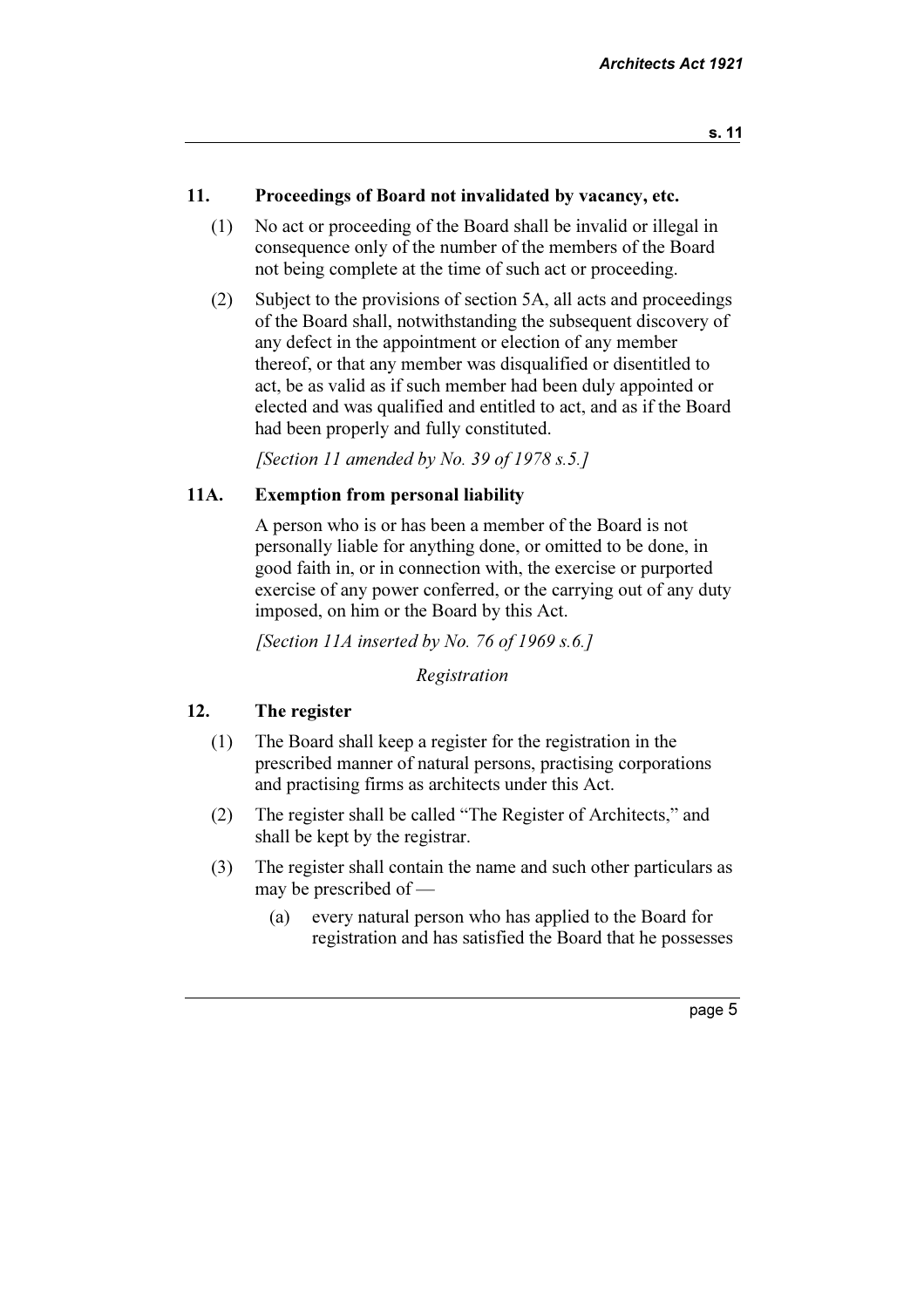the qualifications, experience and knowledge required under this Act;

- (b) every practising corporation and every practising firm which has applied to the Board for registration and has satisfied the Board that it complies with the requirements of this Act; and
- (c) every natural person, practising corporation, or practising firm registered pursuant to an order of the District Court under section 16.

[Section 12 amended by No. 76 of 1969 s.7; No. 39 of 1978 s.6.]

[13. Repealed by No. 76 of 1969 s.8.]

#### 14. Registration by the Board

- (1) No natural person shall, except as hereinafter provided, be registered as an architect unless he applies for registration to the Architects' Board of Western Australia, and proves to the satisfaction of the Board that he has attained the age of 21 years and is a person of good character and reputation; and
	- (a) has completed a course of studies in architectural subjects approved by the Board at a college, school or other educational institution approved by the Board; or
	- $[(b)$  deleted.]
		- (c) is a member of a prescribed institute or is registered as an architect by a prescribed body or authority,

 and satisfies the Board, by examination or otherwise, as the Board thinks necessary in any particular case, that he possesses sufficient knowledge of matters concerning the practice of architecture.

 (2) No corporation or firm shall be registered as an architect unless an application is made on behalf of that corporation or firm to the Architects' Board of Western Australia for registration and the Board is satisfied that the corporation or firm complies with the requirements of this Act.

#### s. 14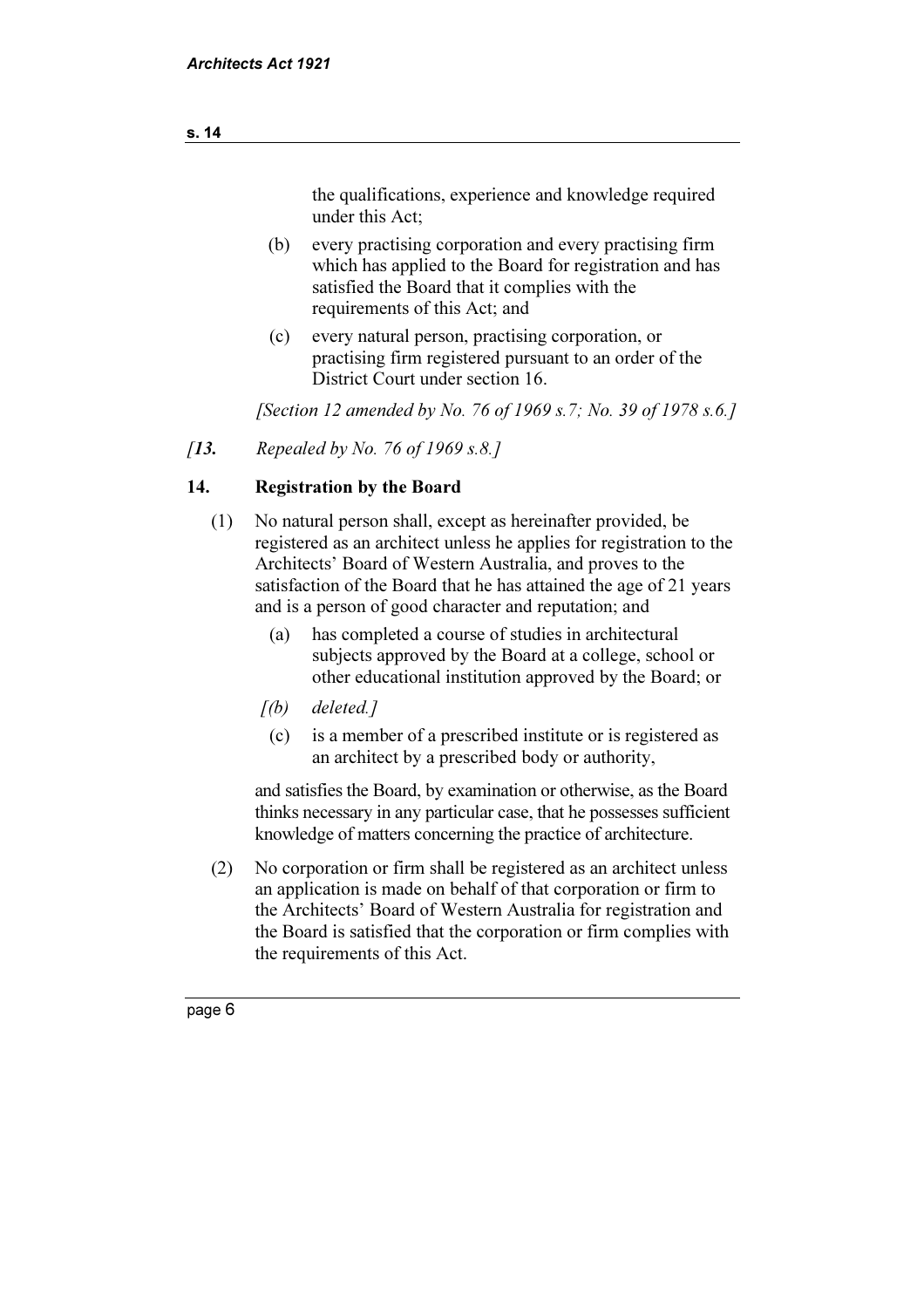- (3) In considering any application for registration the Board may
	- (a) have regard to any advice that may be received from the Architects Accreditation Council of Australia or such other body as the Board thinks fit in relation to any applicant who possesses qualifications obtained otherwise than in the State;
	- (b) pay such fees or disbursements as it thinks fit in the obtaining of that advice; and
	- (c) require that the applicant pay or contribute towards the whole or any part of those fees or disbursements.

[Section 14 amended by No. 43 of 1923 s.2; No. 45 of 1956 s.2; No. 29 of 1960 s.2; No. 76 of 1969 s.9; No. 39 of 1978 s.7; No. 25 of 1986 s.4.]

#### 14A. Practising corporations

- (1) A corporation that wishes to be, or to continue to be, registered as an architect pursuant to section 14(2) shall not be eligible to do so unless —
	- (a) it has a place of business or is carrying on business within the State and the Board is satisfied that the principal executive officer of the corporation in the State is a registered architect;
	- (b) its memorandum is acceptable to the Board and contains a provision that the Board be notified of any intention to amend that memorandum and be furnished with a copy of any proposed resolution or other form of proposal to give effect to that intention;
	- (c) its articles of association are acceptable to the Board and contain a provision that —
		- (i) the Board be notified of any intention to amend those articles of association and be furnished with a copy of any proposed resolution or other form of proposal to give effect to that intention; and
		- (ii) a body corporate shall not be eligible to be a director of the corporation;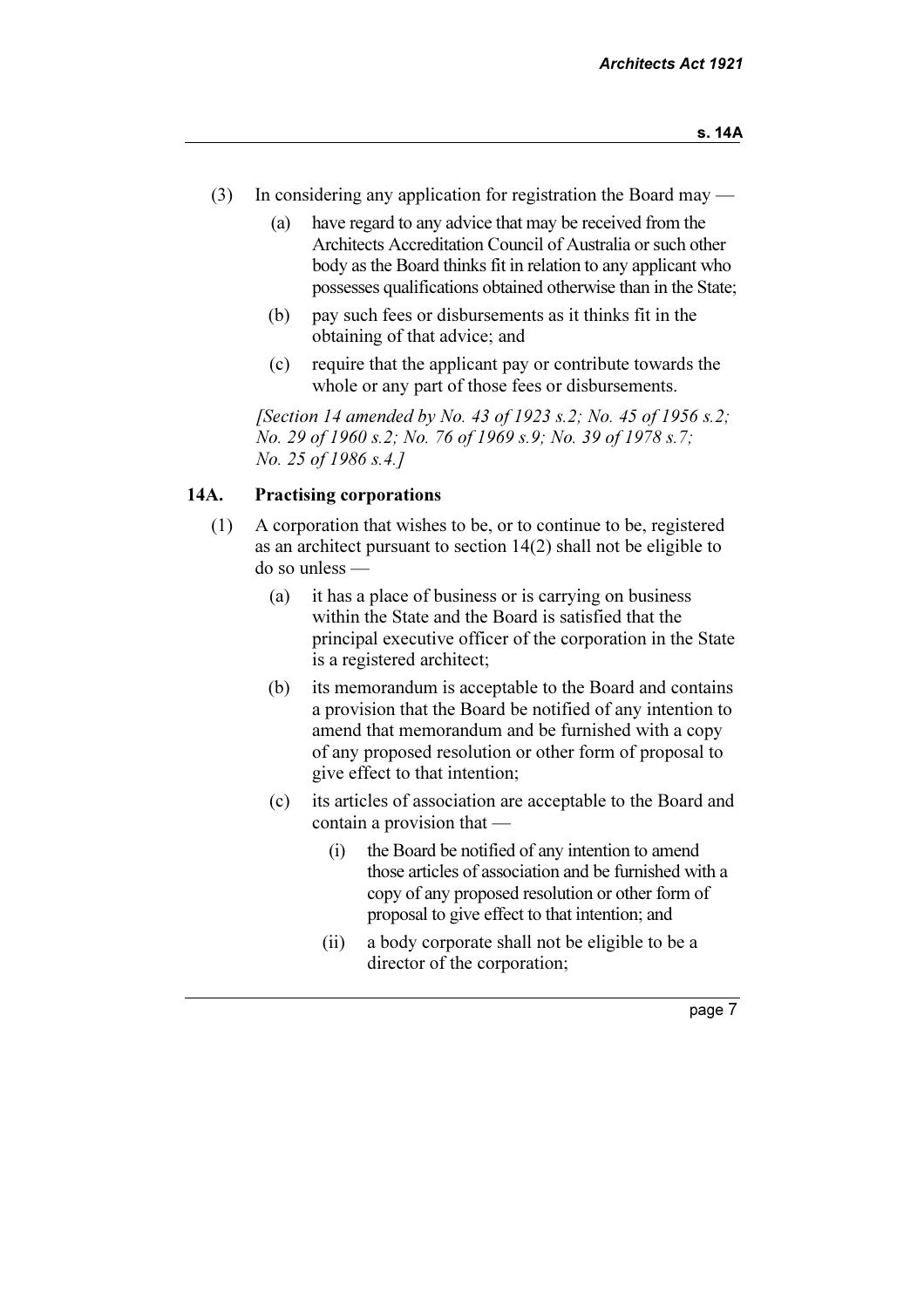| (d) | if 2 or more directors of the corporation are registered<br>architects, the articles of association of the corporation<br>contain a provision that - |                                                                                                                                                                                                |  |
|-----|------------------------------------------------------------------------------------------------------------------------------------------------------|------------------------------------------------------------------------------------------------------------------------------------------------------------------------------------------------|--|
|     | (i)                                                                                                                                                  | all issued shares carrying the right to vote at<br>general meetings of the corporation are to be<br>held by the directors of the corporation;                                                  |  |
|     | (ii)                                                                                                                                                 | three-fifths of the total voting rights conferred by<br>the issued shares referred to in subparagraph (i)<br>are to be held by registered architects;                                          |  |
|     | (iii)                                                                                                                                                | not less than three-fifths of the total number of<br>directors of the corporation are to be registered<br>architects;                                                                          |  |
|     | (iv)                                                                                                                                                 | a meeting of the directors of the corporation is<br>not properly constituted unless not less than<br>three-fifths of those directors present at that<br>meeting are registered architects; and |  |
|     | (v)                                                                                                                                                  | every director who is not a registered architect is<br>to be acceptable to the Board;                                                                                                          |  |
| (e) | if only one director of the corporation is a registered<br>architect, the articles of association of the corporation<br>contain a provision that —   |                                                                                                                                                                                                |  |
|     | (i)                                                                                                                                                  | all issued shares carrying the right to vote at<br>general meetings of the corporation are to be<br>held by that director;                                                                     |  |
|     | (ii)                                                                                                                                                 | the number of directors of the corporation is to be 2;                                                                                                                                         |  |
|     | (iii)                                                                                                                                                | that director is to have the casting vote whenever<br>the directors of the corporation cannot agree on a<br>proposed resolution; and                                                           |  |
|     | (iv)                                                                                                                                                 | a meeting of the directors of the corporation is<br>not properly constituted unless the director who<br>is a registered architect is present at that meeting;                                  |  |
| (f) |                                                                                                                                                      | its articles of association prohibit the allotment or transfer<br>of issued shares in the corporation which do not carry the                                                                   |  |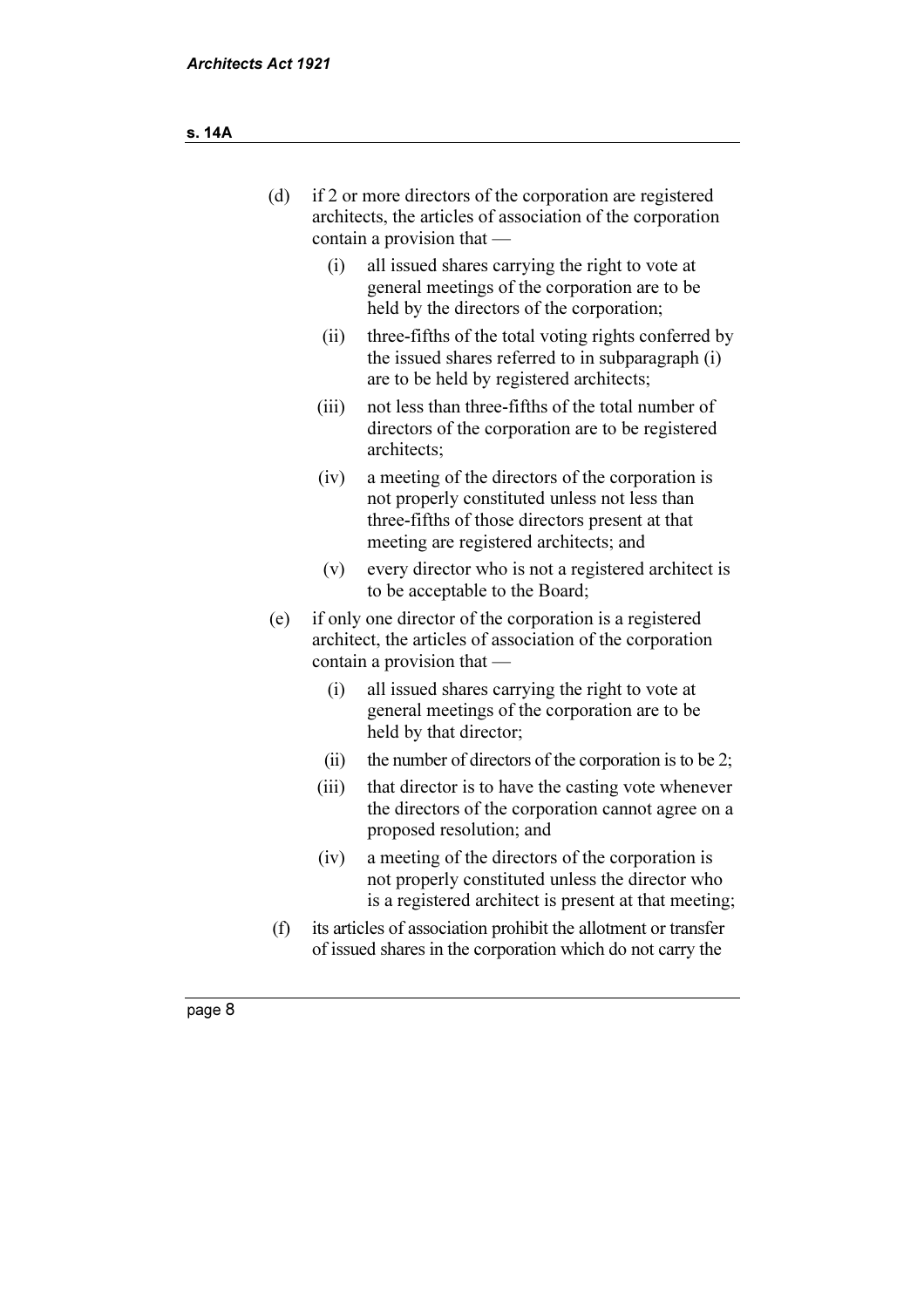right to vote at general meetings of the corporation to, or their acquisition by, any person who, by reason of a relationship of any kind whatsoever between him and a director of the corporation or the business activities in which that person is for the time being engaged or otherwise interested, is able to affect or diminish or likely to affect or diminish the independence of judgment, management or decision of the directors of the corporation in the conduct of the practice of architecture;

- (g) every director, other than a director who is a registered architect, is acceptable to the Board; and
- (h) all shares not held by a director who is a registered architect are held by a person who is acceptable to the Board.
- (2) The Board may require that, if
	- (a) the beneficial interest in any share in; or
	- (b) any beneficial interest (whether expectant or in possession) in the income of,

 a practising corporation is owned by or devolves on a person who the Board determines to be ineligible to hold that interest, that interest shall be terminated within such reasonable period as the Board specifies, and that ownership or devolution shall not of itself render the practising corporation ineligible for the purposes of this section until the expiry of the period so specified.

 (3) A corporation which has executed or intends to execute a deed of trust, which execution may result in a person other than a registered architect or a practising corporation receiving or being entitled to receive a share of the income of that corporation, is not eligible to be or to continue to be a practising corporation unless the deed of trust, and all beneficiaries or classes of beneficiaries thereunder, are acceptable to the Board.

[Section 14A inserted by No. 39 of 1978 s.8; amended by No. 67] of 1981 s.3.]

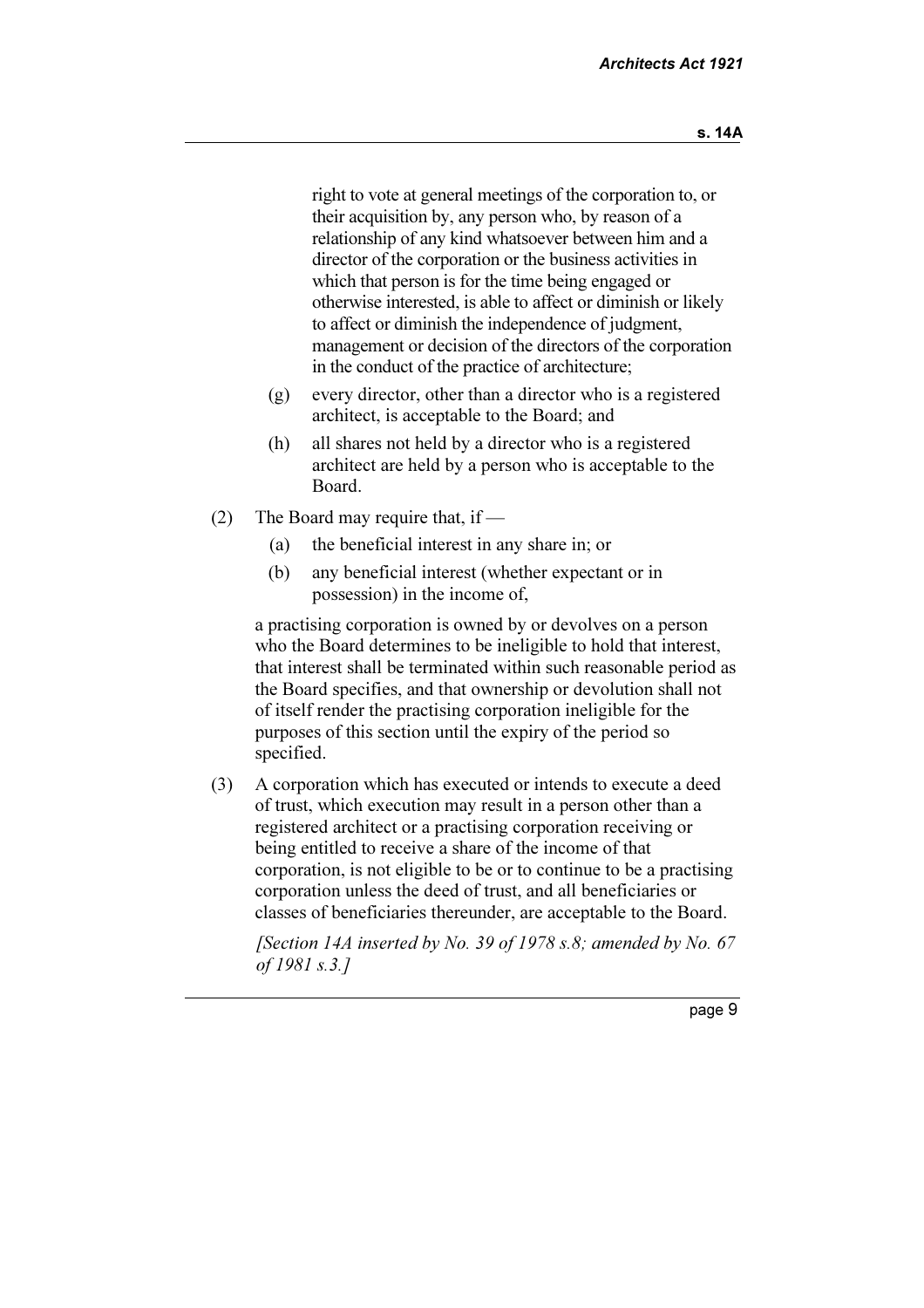#### 14B. Suspension or cancellation of the registration of a practising corporation

#### (1) Where the Board determines that —

- (a) the memorandum or articles of association of a practising corporation has or have been amended in a manner unacceptable to the Board, or without prior notice to the Board;
- (b) any director, member or shareholding or beneficial holding of shares ceases to comply with the requirements of section 14A;
- (c) any requirement
	- (i) of this Act as to the lodging of an Annual Statement or other information; or
	- (ii) made by the Board under section 14A,

has not been complied with; or

 (d) a practising corporation has contravened or failed to comply with any condition upon which registration was granted by the Board,

 the registration of that practising corporation as an architect under this Act is liable to be suspended or cancelled and the Board shall so notify the corporation.

- (2) Where a practising corporation is notified by the Board that the registration of that corporation as an architect is liable to be suspended or cancelled pursuant to subsection (1) a person who is dissatisfied with the decision of the Board may apply to the District Court in the manner provided by section 16 as though the decision had been made in relation to an application for registration, and the provisions of that section shall have effect accordingly.
- (3) Where the registration of a practising corporation as an architect is liable to be suspended or cancelled under subsection (1) the Board shall not effect that suspension or cancellation until —
	- (a) the practising corporation has been notified of the Board's decision; and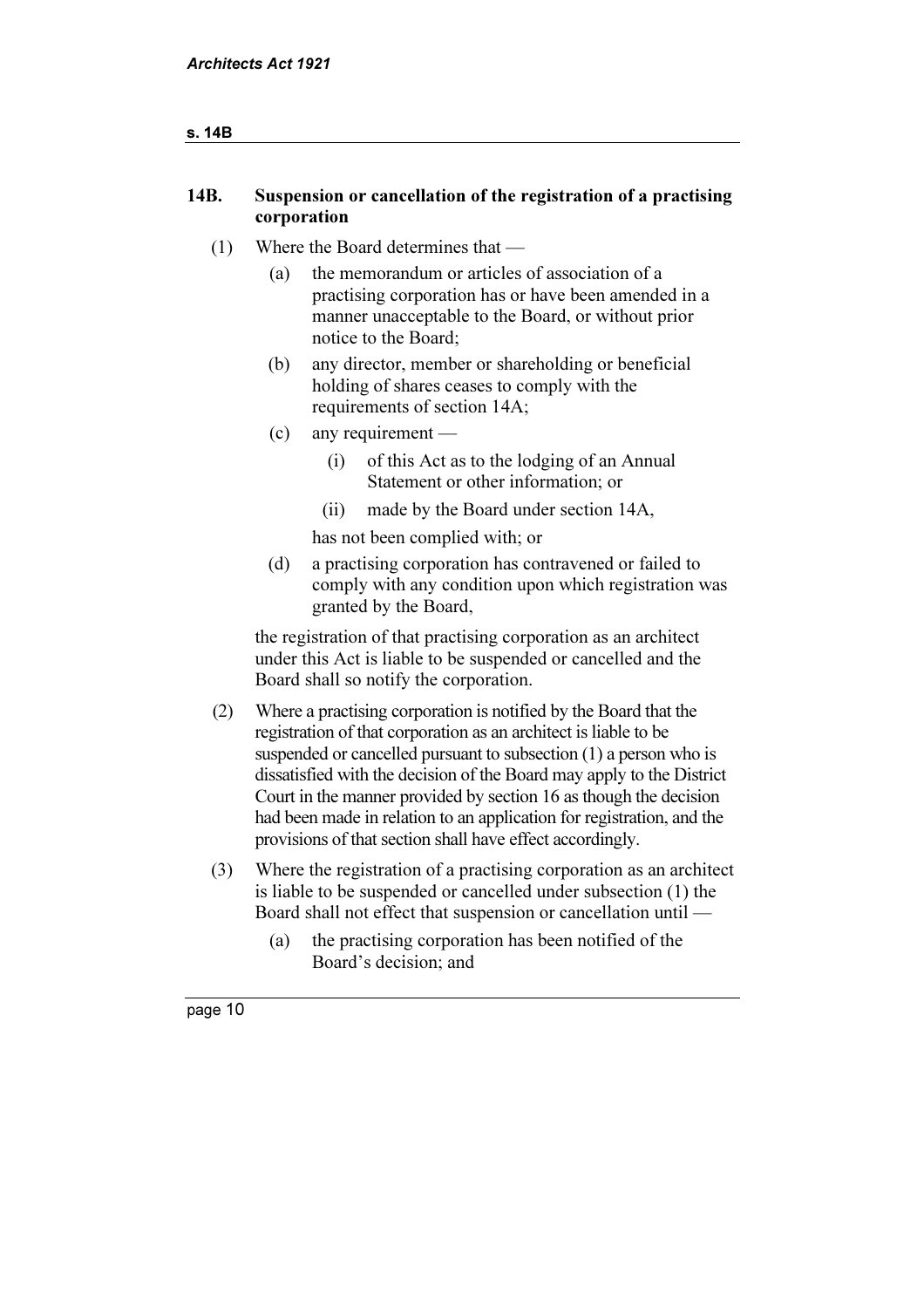(b) any appeal that may be lodged under section 16 has been determined or the time within which such an appeal may be lodged has expired,

 but shall, unless the Court otherwise orders, thereafter give effect to the suspension or cancellation by notice published in the Government Gazette and record the decision in the register.

[Section 14B inserted by No. 39 of 1978 s.9; amended by No. 67 of 1981 s.4.]

#### 14C. Practising firms

- (1) A firm that wishes to be, or to continue to be, registered as an architect pursuant to section 14(2) shall not be eligible to do so unless —
	- (a) it has a place of business or is carrying on business within the State and the Board is satisfied that the managing partner is a registered architect;
	- (b) it carries on business within the State under a name registered under the Business Names Act 1962, and not otherwise;
	- (c) it is a partnership, other than a limited partnership, constituted pursuant to a deed of partnership which is acceptable to the Board and contains a provision that no amendment thereto shall be made or have effect in the State without the prior approval of the Board;
	- (d) not less than three-fifths of the members of the firm are registered architects of whom one has the actual personal supervision and management of the business of the firm in the State;
	- (e) every member of the firm, other than such as are registered architects, is —
		- (i) an engineer, surveyor or member of an allied profession having qualifications approved by the Board; or

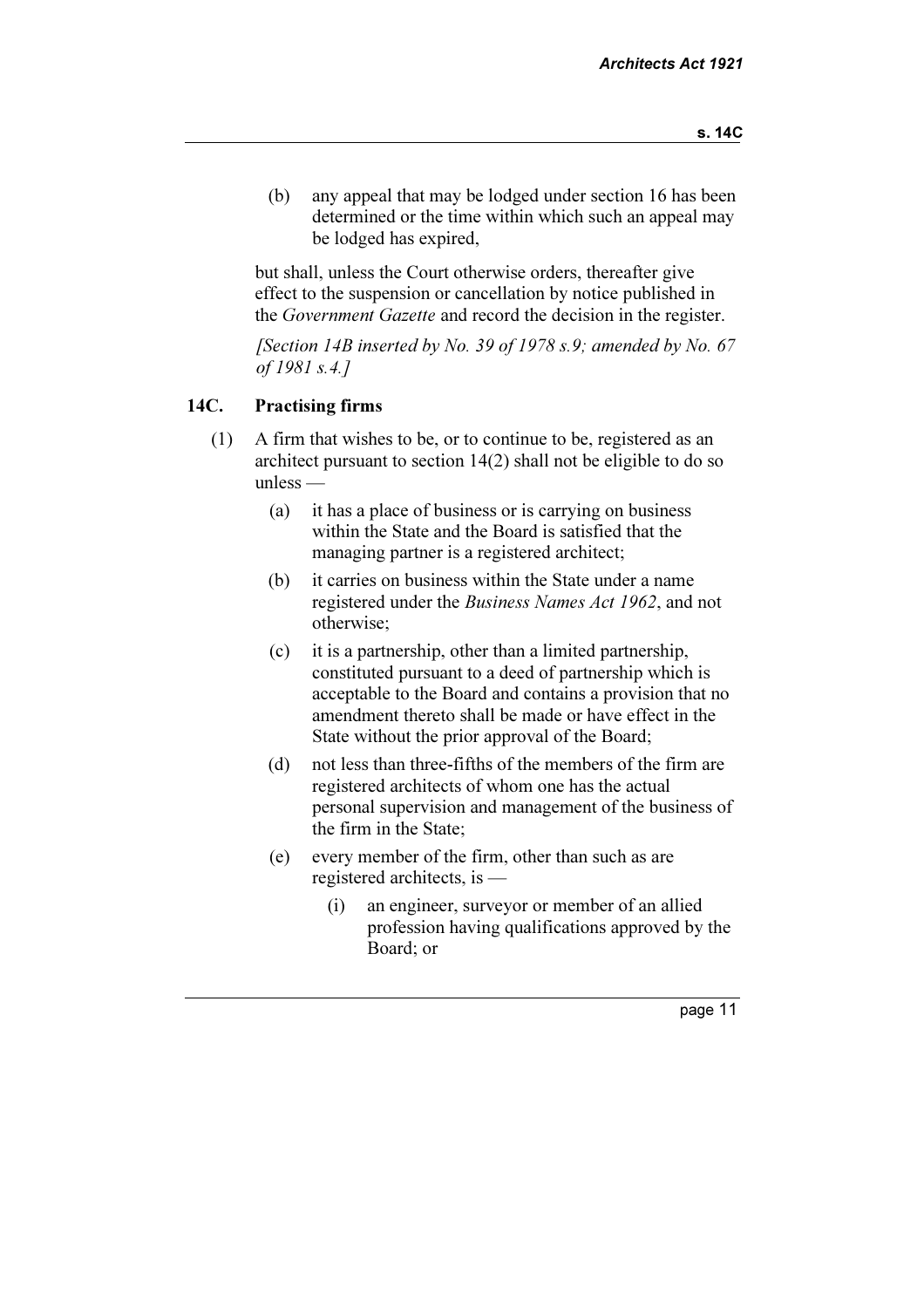#### (ii) a person who complies with such other requirements as the Board may from time to time determine;

and

 (f) where the partnership includes a corporation amongst its members, that corporation is eligible to be registered as an architect under this Act.

[Section 14C inserted by No. 39 of 1978 s.10; amended by No. 67 of 1981 s.5.]

#### 14D. Suspension or cancellation of the registration of a practising firm

- (1) Where the Board determines that
	- (a) the deed of partnership of a practising firm has been amended without the prior approval of the Board;
	- (b) the provisions of section 14C have not been complied with or have ceased to be complied with in relation to any practising firm;
	- (c) any requirement of this Act as to the lodging of an Annual Statement or other information has not been complied with; or
	- (d) a practising firm has contravened or failed to comply with any condition upon which registration was granted by the Board,

 the registration of that practising firm as an architect under this Act is liable to be suspended or cancelled and the Board shall so notify the firm.

 (2) Where a practising firm is notified by the Board that the registration of that practising firm as an architect is liable to be suspended or cancelled pursuant to subsection (1) a person who is dissatisfied with the decision of the Board may apply to the District Court in the manner provided by section 16 as though the decision had been made in relation to an application for registration, and the provisions of that section shall have effect accordingly.

page <sup>12</sup>

#### s. 14D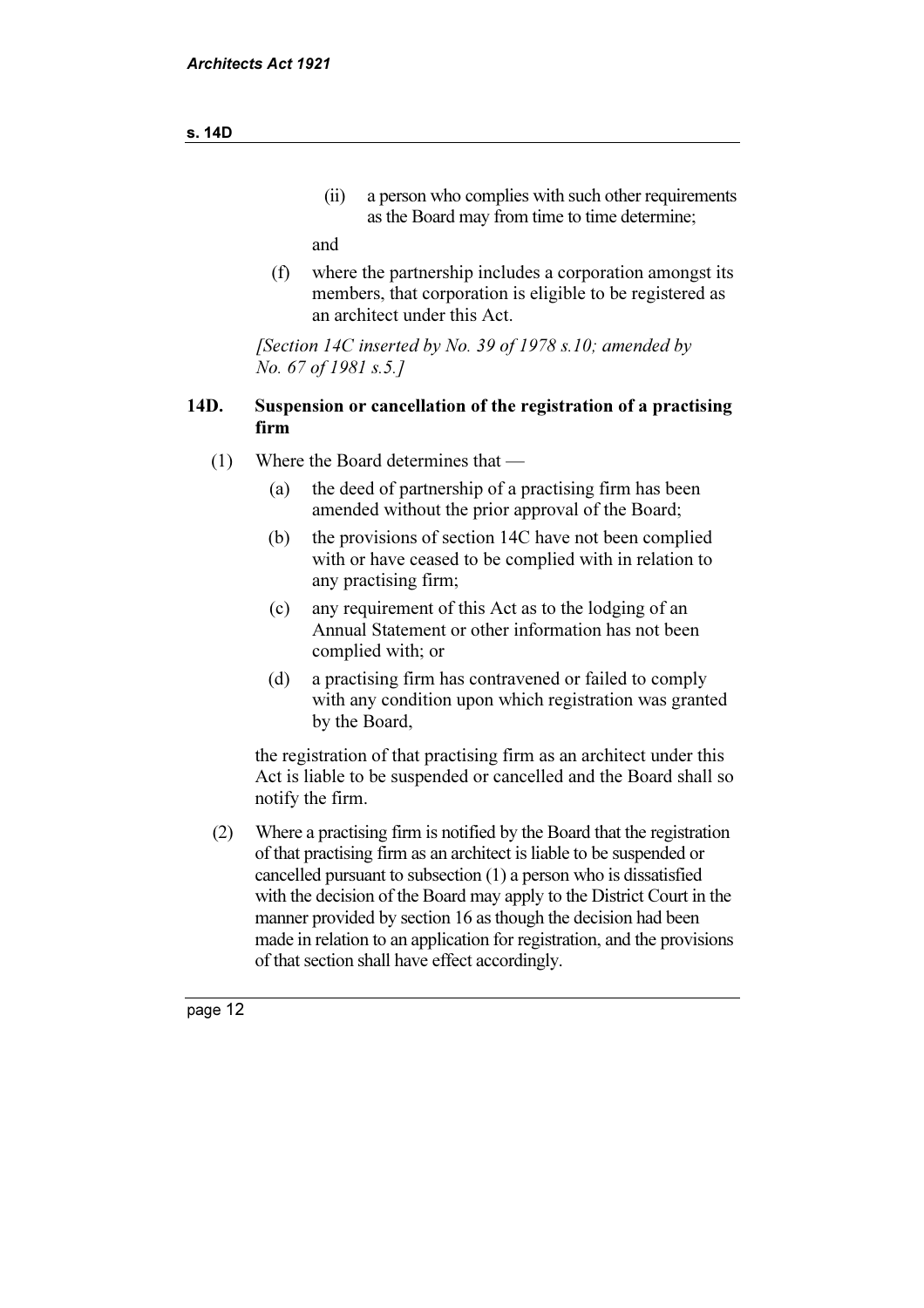- (3) Where the registration of a practising firm as an architect is liable to be suspended or cancelled under subsection (1) the Board shall not effect that suspension or cancellation until —
	- (a) the practising firm has been notified of the Board's decision; and
	- (b) any appeal that may be lodged under section 16 has been determined or the time within which such an appeal may be lodged has expired,

 but shall, unless the Court otherwise orders, thereafter give effect to the suspension or cancellation by notice published in the Government Gazette and record the decision in the register.

[Section 14D inserted by No. 39 of 1978 s.11.]

#### 15. Application for registration

- (1) Every application for registration as an architect under this Act shall be made in the prescribed form, and shall be addressed to the chairman of the Architects' Board of Western Australia, and the statements made therein shall be verified by a statutory declaration made —
	- (a) by the applicant, being a natural person;
	- (b) by a person who is registered as an architect under this Act and who is a director of that corporation, where the application is for the registration of a corporation as a practising corporation; or
	- (c) by a person who is registered as an architect under this Act and who is a member of that firm, where the application is for the registration of a partnership as a practising firm.
- (1a) Where a corporation or firm is desirous of obtaining registration as an architect a preliminary application may be made to the Board in the prescribed manner for the directions of the Board as to whether or not, in the opinion of the Board, that corporation or firm is capable of complying with the requirements of this Act and, if not so capable, the matters which require amendment.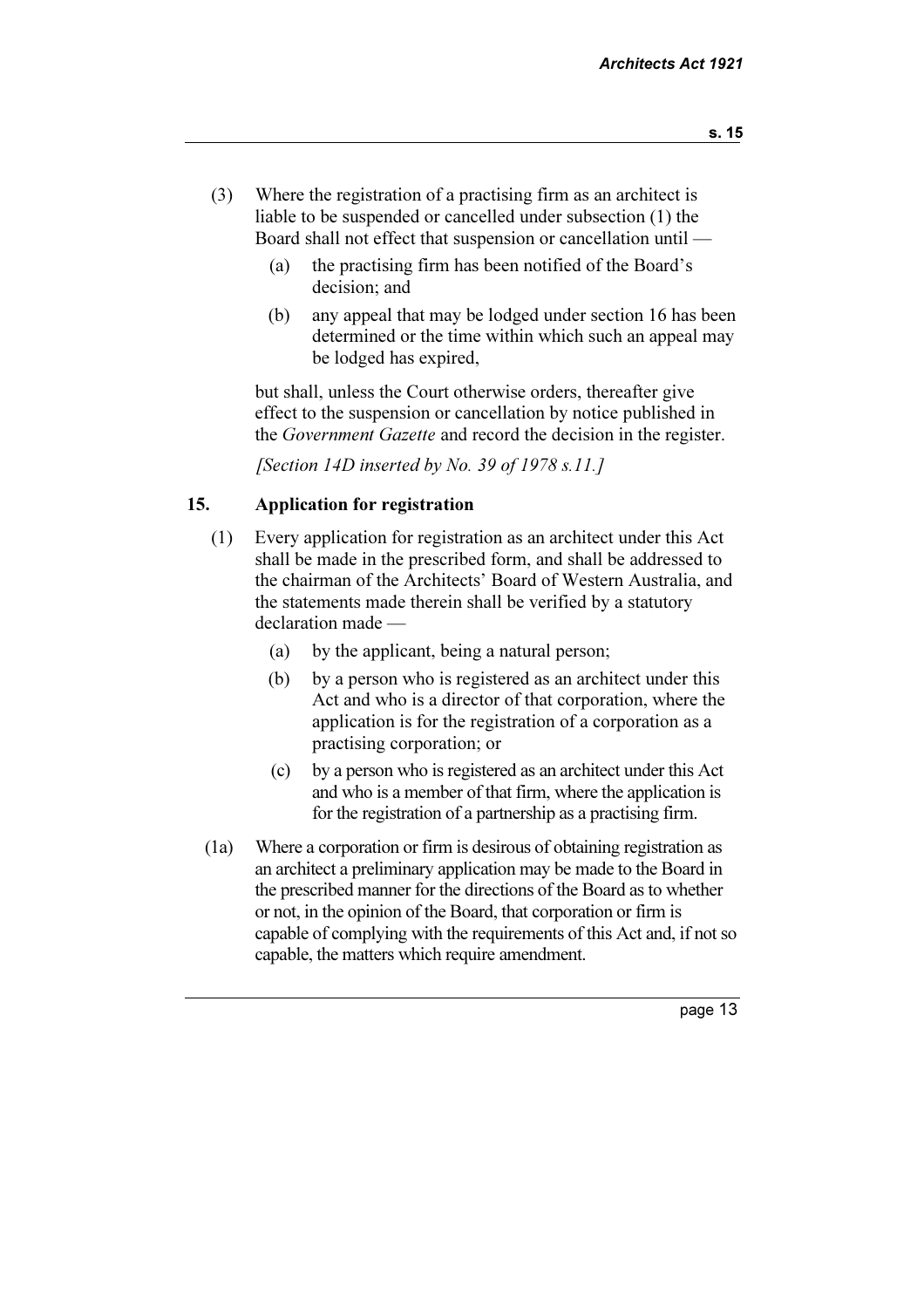| The Board may require the attendance before it of the person |
|--------------------------------------------------------------|
| applying to be registered, or of any other person.           |

- (3) If not satisfied that the applicant is entitled to be registered, the Board may refuse the application or adjourn the same for further consideration.
- (4) Every application under subsection (1) shall be accompanied by such registration fee as may be prescribed, which shall be returned to the applicant if the application is refused.
- (5) In considering any preliminary application under subsection (1a) the Board may pay such fees and disbursements as it thinks fit in dealing with the preliminary application and, subject to subsection (6), may require that the person making the preliminary application pay or contribute towards the whole or any part of those fees or disbursements.
- (6) The Board shall not require a payment or contribution under subsection (5) from a person in respect of a preliminary application made before the coming into operation of the Architects Amendment Act 1986 but any amount paid by that person as a fee in respect of the making of that application shall be taken to have been properly received by the Board.

[Section 15 amended by No. 29 of 1960 s.3; No. 76 of 1969] s.10; No. 39 of 1978 s.12; No. 25 of 1986 s.5.]

#### 16. Appeal

- (1) Where an application is made for registration as an architect under this Act and the applicant is dissatisfied with the decision of the Board, it shall be lawful for the applicant, within one month of the giving of the decision, to apply in the manner prescribed, and on payment of the prescribed fees, to the District Court at Perth for an order directing the Board to effect registration.
- (2) The District Court may order that the applicant be registered, or that the applicant be registered conditionally or upon terms, or may decline to make such or any order.

page <sup>14</sup>

#### s. 16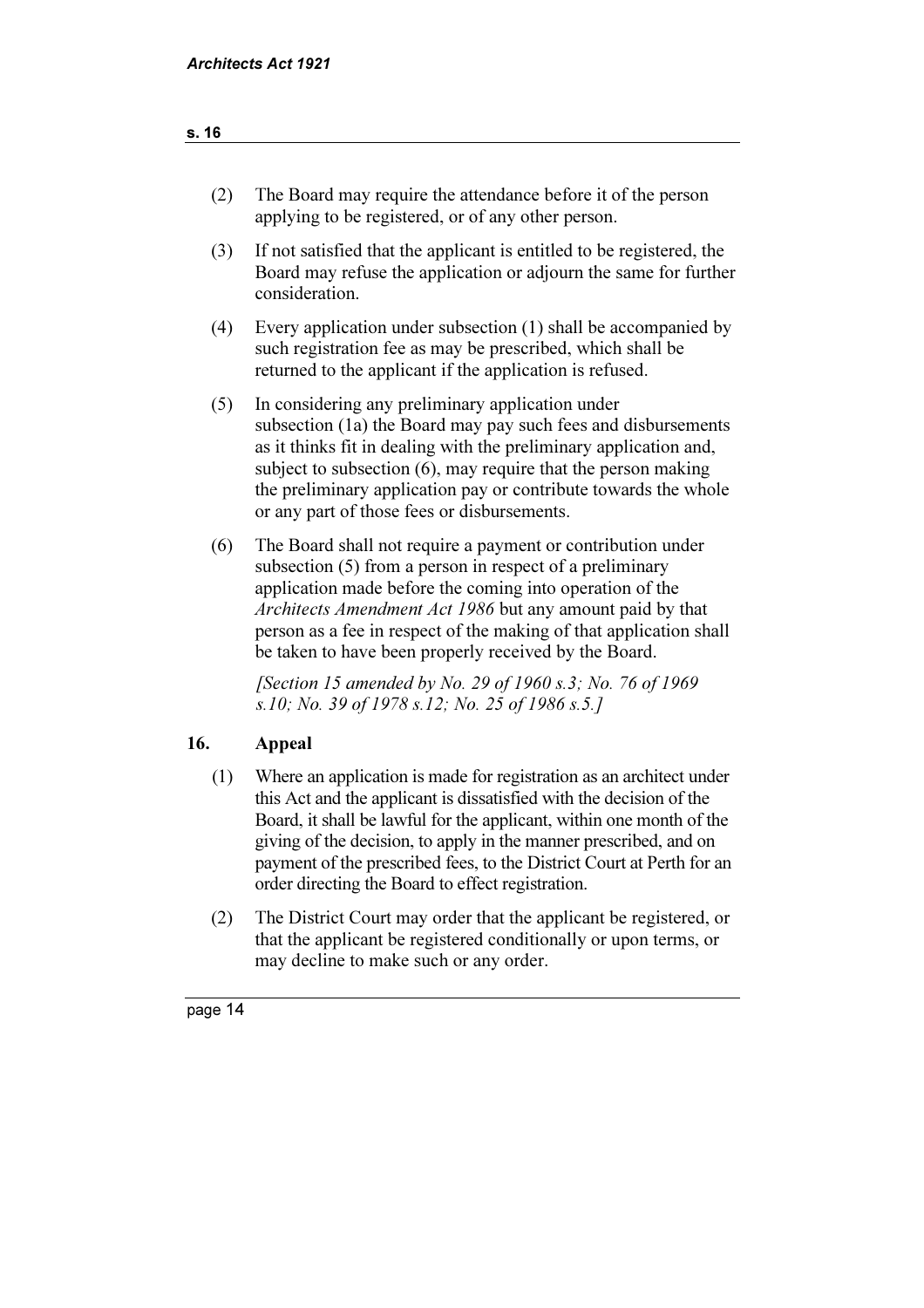(3) The District Court may make such order as to costs of and incidental to the application as it thinks just.

[Section 16 amended by No. 45 of 1956 s.3; No. 76 of 1969] s.11; No. 39 of 1978 s.12.]

#### 17. Certificate of registration

 When any registration is effected, the registrar shall deliver to the applicant a certificate of registration in the prescribed form.

[Section 17 amended by No. 39 of 1978 s.14.]

#### 18. Subscription fees

 (1) Every registered architect, practising corporation and practising firm shall pay, on or before 31 March in every year, an annual subscription to the funds of the Board of such amount as is prescribed by the by-laws, and the amount of such subscription shall be recoverable by the Board by action in any court of competent jurisdiction:

 Provided that any registered architect who has ceased to practise may, with the approval of the Board, remain on the register without liability to pay such subscription, but shall not be qualified to be a member of the Board or be allowed to vote at any meeting of registered architects held under this Act.

- (2) The Board may remove from the register the name of any registered architect who, or any practising corporation or practising firm which, has failed to pay the annual subscription fee payable within the time required by subsection (1); and on notice of such removal under the hand of the secretary being served on that registered architect, practising corporation or practising firm, as the case requires, the registration shall be deemed to have ceased.
- (3) Where the name of a registered architect, practising corporation or practising firm is so removed from the register the registered architect, practising corporation or practising firm may, at any time after the date when notice thereof was served, pay to the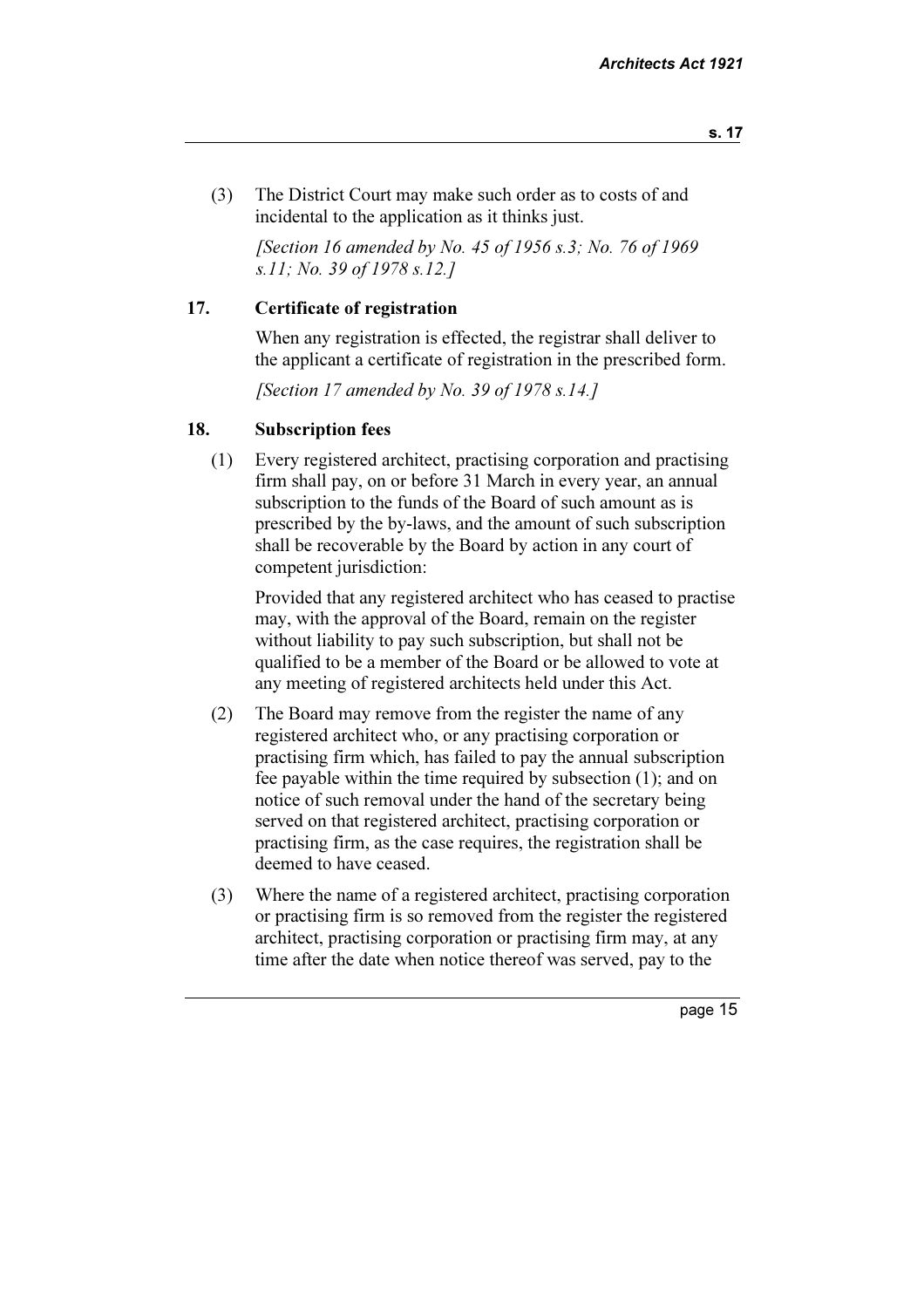Board all fees which are in arrear, or which would be in arrear if the name had continued to be registered, and shall thereupon be entitled to have the name restored to the register.

 (4) Any registered architect, practising corporation or practising firm to whom subsections (2) and (3) may apply may make representations to the Board with the object of obtaining remission of fees in arrear, and the Board may, if it should think fit, remit such fees in whole or in part.

[Section 18 amended by No. 29 of 1960 s.4; No. 76 of 1969] s.12; No. 39 of 1978 s.15; No. 67 of 1981 s.6.]

#### 19. Register may be altered to insert new or additional qualifications

 Every registered architect who obtains any degree or qualification other than that in respect of which he is registered shall be entitled, on payment of a fee of \$1, to have such other degree or qualification inserted in the register, in substitution for or in addition to the qualification therein stated.

[Section 19 amended by No. 113 of 1965 s.8(1).]

#### 19A. Notices and statements required of practising corporation

- (1) Every practising corporation shall
	- (a) within one month after any person becomes or ceases to be a director or member of that corporation lodge with the registrar a notice stating the full names and usual residential address of that person and the fact that he has become or ceased to be a director or member; and
	- (b) in the month of July in each year lodge with the registrar an Annual Statement in the prescribed form.
- (2) The Annual Statement shall state
	- (a) the full name and usual residential address of every person who on 30 June preceding the lodging of the Annual Statement was a director or member of the corporation;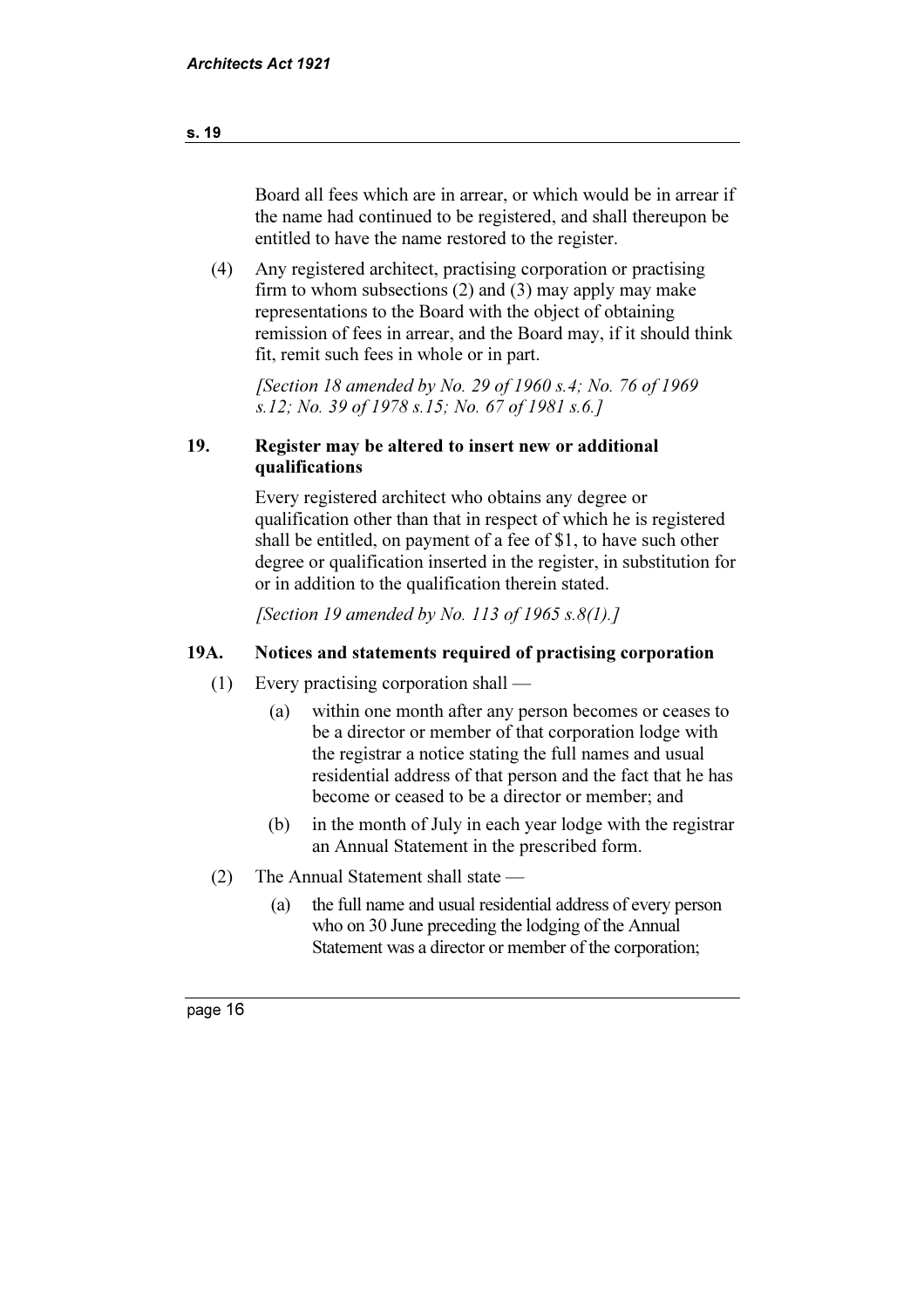- (aa) the full name and usual residential address of every person who on 30 June preceding the lodging of the Annual Statement held a beneficial interest (whether expectant or in possession) in the income of the corporation, and any relationship of any kind whatsoever between that person and any director of the corporation;
- (b) the number of shares in the corporation held by each person and the number of votes which he is entitled to cast at a meeting of directors or members of the corporation;
- (c) in relation to each director and each member, whether he is a registered architect;
- (d) where the provisions of section 22C apply, the name of the insurers by whom the foreign corporation is insured under a policy of professional indemnity insurance and the limit, if any, on the amount for which the insurer is liable; and
- (e) any other matters, necessary or convenient for the administration of this Act, which are indicated in the form.

[Section 19A inserted by No. 39 of 1978 s.16; amended by No. 67 of 1981 s.7.]

#### 19B. Notices and statements required of practising firm

- (1) Every practising firm shall
	- (a) within one month after any person becomes or ceases to be a member of the firm, or becomes or ceases to be a director or member of a corporation included amongst the members of the partnership, lodge with the registrar a notice stating the full names and usual residential address of that person and the fact that he has become or ceased to be a member of that firm or a director or member of that corporation, as the case may require; and
	- (b) in the month of July in each year lodge with the registrar an Annual Statement in the prescribed form.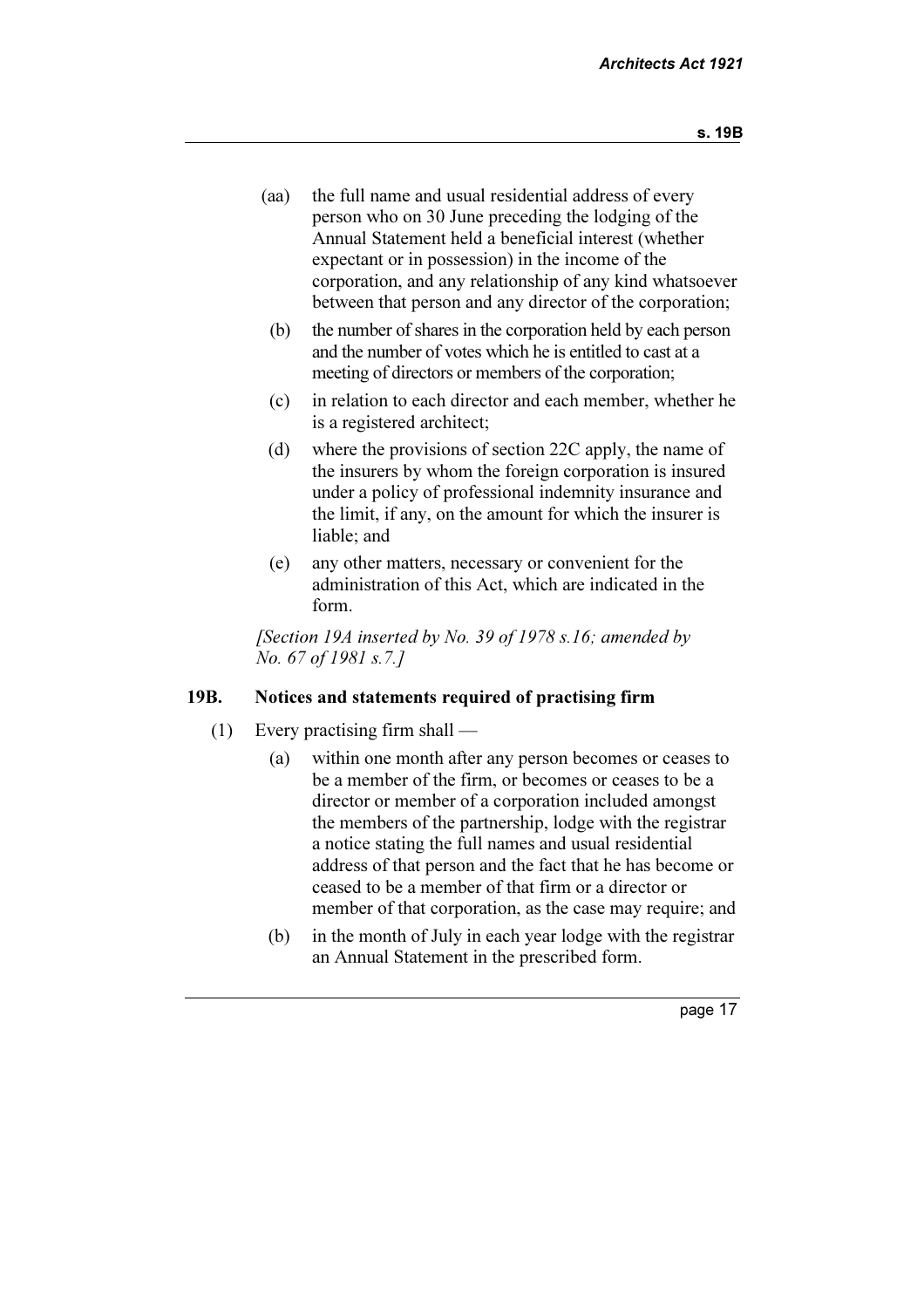| The Annual Statement shall state —<br>(2) |  |
|-------------------------------------------|--|
|-------------------------------------------|--|

- (a) the full name and usual residential address of every person who on 30 June preceding the lodging of the return was a member of the firm;
- (b) in relation to each member, whether he is a registered architect;
- (c) where the partnership includes a foreign corporation amongst its members the like information relating to professional indemnity insurance as required in relation to such a corporation pursuant to section 19A(2); and
- (d) any other matters necessary or convenient to the administration of the Act, which are indicated in the form.

[Section 19B inserted by No. 39 of 1978 s.17; amended by No. 67 of 1981 s.8.]

#### [20-21. Repealed by No. 76 of 1969 s.13.]

#### 22. Correction of register

- (1) The Board shall from time to time erase from the register the names of all registered persons who have died, all practising corporations struck off the register of companies pursuant to section 459 of the Companies (Western Australia) Code<sup>2</sup>, or a corresponding provision of a corresponding law of any other State or Territory of the Commonwealth, or dissolved, and all names ordered to be removed from the register by the Board or the District Court under section 22A and shall make such alterations and amendments in the register as may be necessary for the purpose of making the same an accurate record of the names, addresses, and qualifications of all architects for the time being registered.
- (2) All such corrections of the register shall be recorded in the minutes of the Board, and a reference to the relevant minute shall be made on the register.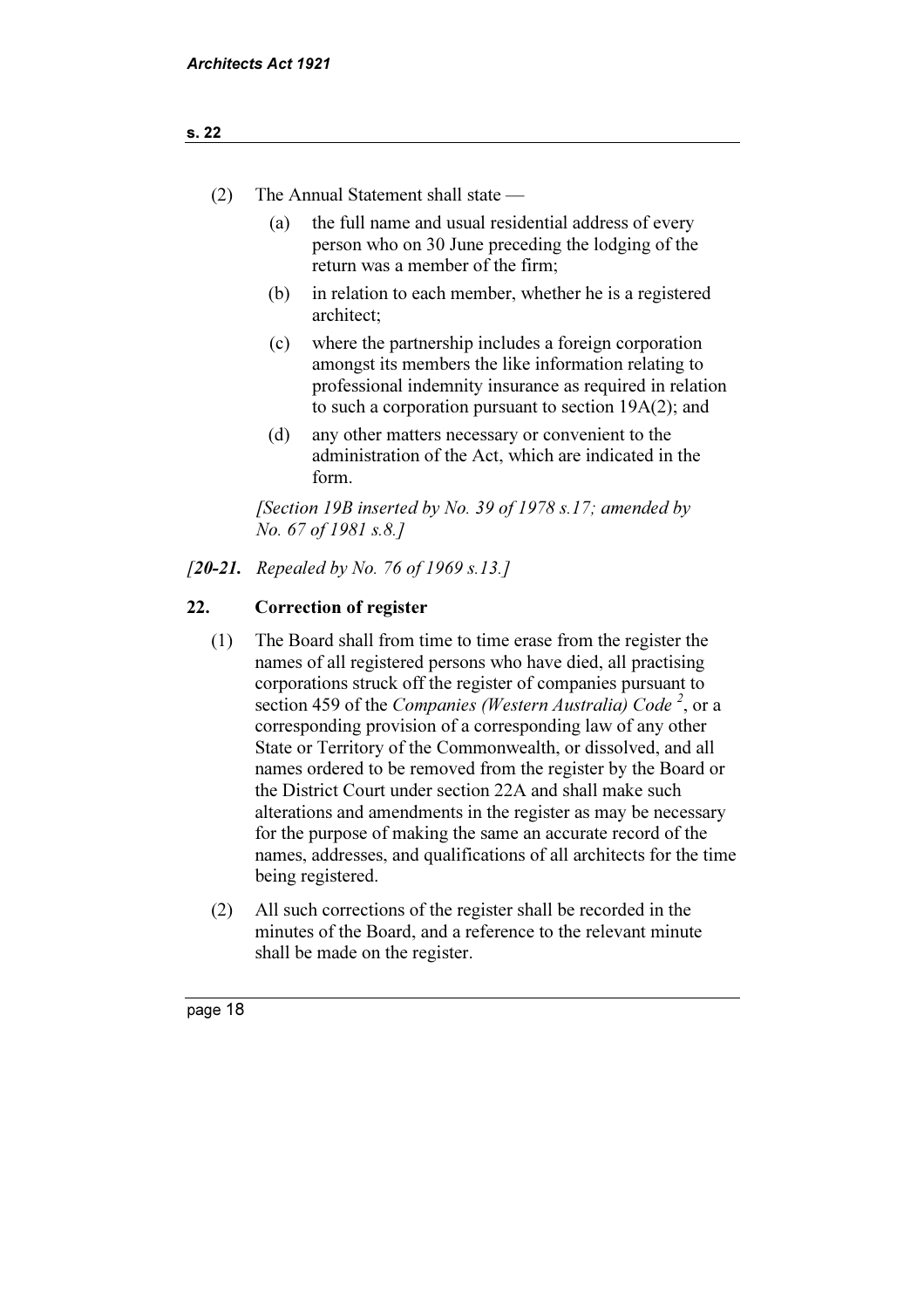(3) The Board shall cause notification of the fact that the name of any person or corporation has been erased from the register pursuant to this section to be published in the Government Gazette.

 [Section 22 amended by No. 45 of 1956 s.6; No. 76 of 1969 s.14; No. 39 of 1978 s.18; No. 10 of 1982 s.28.]

#### 22A. Misconduct of architect

- (1) In this section, "misconduct" means the doing by a person registered under this Act as an architect of any of the following things —
	- (a) allowing any person except a registered architect in partnership with himself or a practising firm of which he is a member or a practising corporation of which he is a director or a member to practise in his name as an architect or use his name in connection with an architectural practice;
	- (b) directly or indirectly sharing his professional remuneration with any person not being a registered architect in partnership with him, or directly or indirectly accepting any share of the professional remuneration of such a person, or any commission or bonus thereon;
	- (ba) directly or indirectly sharing the professional income of a practising corporation with a person (not being a member of the practising corporation or a beneficiary, or member of a class of beneficiaries, of a trust of which the practising corporation is the trustee) unless the person is acceptable to the Board;
		- (c) signing accounts, statements, reports, specifications, plans, or other documents purporting to represent any architectural work performed by himself, where the work has not been performed under his personal supervision or direction;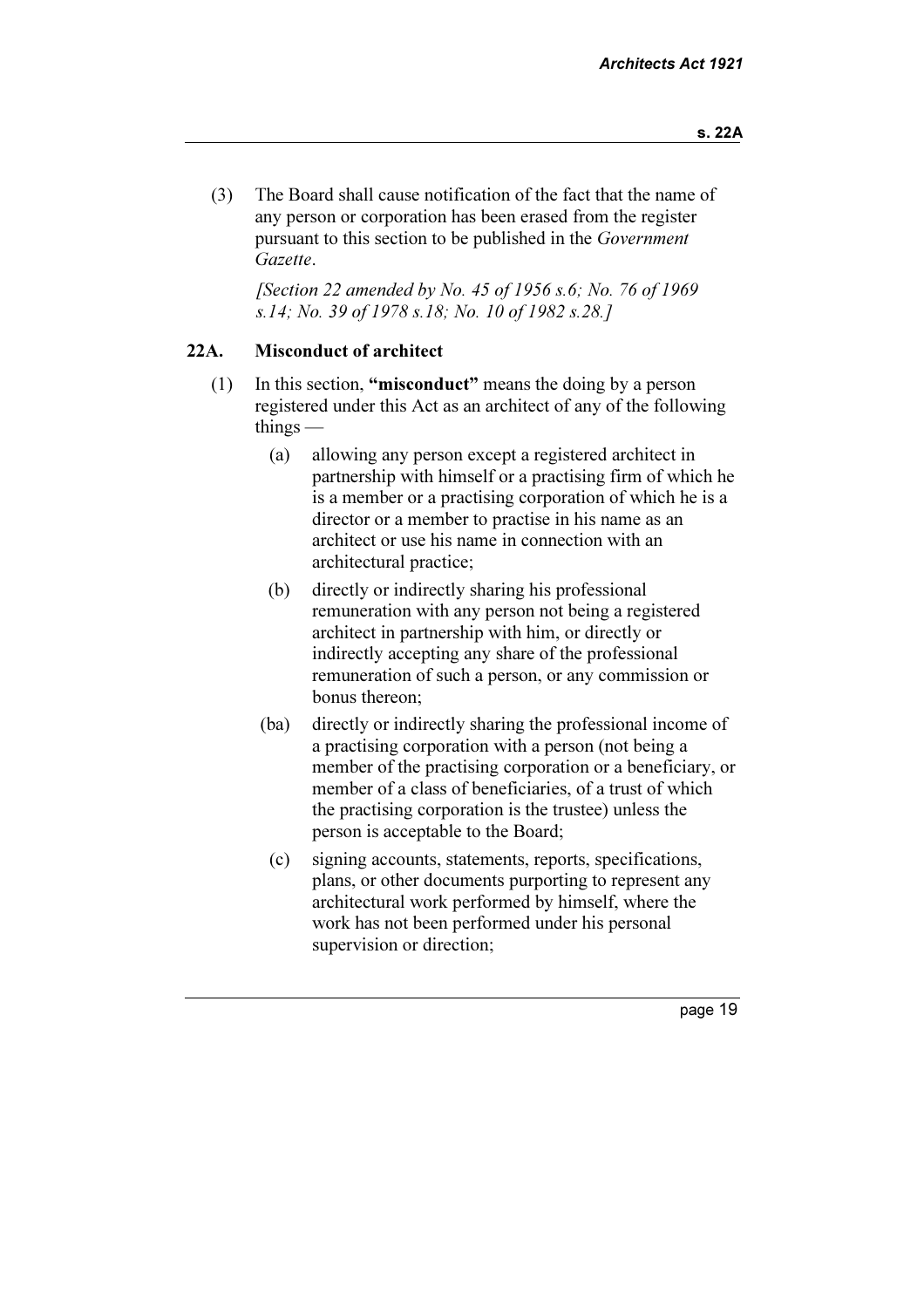- (d) directly or indirectly paying a person a commission for bringing him work, or giving any person monetary or other consideration as a remuneration for bringing him work, or for inducing other persons to give him work;
- (e) performing any architectural work in connection with any matter which is the subject of dispute or litigation upon condition that only in the event of the dispute or litigation ending favourably for the party for whom the work is performed shall payment be made for the work;
- (f) receiving, or accepting any promise of any direct or indirect reward for his services as an architect, in connection with any architectural work, other than his professional remuneration;
- (g) accepting any architectural work on condition or promise that he will give or receive, or because he has given or received, any remuneration, discount, gift or commission directly or indirectly to or from any person, other than his professional remuneration to be received by him from the person by whom he has been engaged to perform that architectural work;
- (h) failing to disclose to any person who engages his professional services as an architect in connection with any architectural work that he has a direct or an indirect pecuniary interest in any building material, device, invention or patented matter, if he proposes that it be used or applied in or in connection with, the work; or using it or causing it to be used in, or in connection with, the work, without the written approval of the person; except in either case where he has that interest as, and in common with, the other members of a limited liability company of not less than 51 members;
- (i) advertising, by any means, that he offers his services as an architect or that his services as such are available, unless the Board approves the advertising, whether in a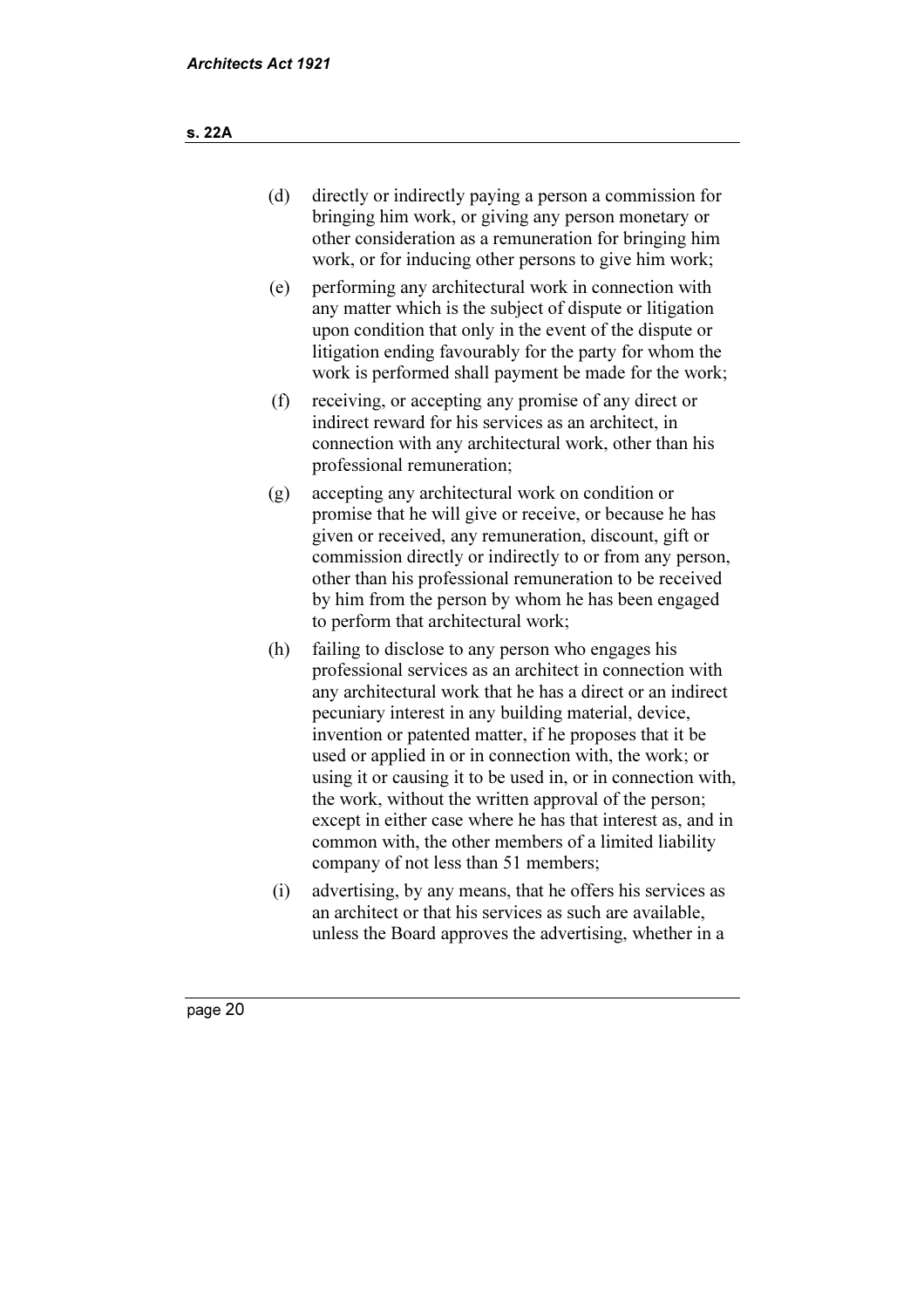particular case by written approval issued by the Board, or generally by by-law made under this Act;

- (j) if he is registered because of any qualification conferred on him by any institution or other body, and that qualification has been withdrawn or cancelled by that institution or body, failing as soon as practicable after the withdrawal or cancellation of that qualification to apply to the Board for removal of his name from the register and for cancellation of his registration;
- (k) obtaining registration by fraud or misrepresentation;
- (l) committing, whether in the State or elsewhere, and being convicted of, an offence of so serious a nature, that he should not, in the opinion of the Board, be permitted to continue to have his name on the register;
- (m) being guilty of negligence or incompetence in the performance of any contract, or of fraudulent conduct in regard to carrying out his duties, as an architect; or
- (n) any other thing that constitutes infamous or improper conduct in a professional respect.
- (1a) Without prejudice to the provisions of section 2(2) instead of proceeding against the corporation or firm in question the Board or the District Court may exercise any of the powers conferred by this section in relation to a director or a member of a practising corporation or a member of a practising firm in the same manner as those powers may be exercised in relation to a person practising solely on his own account.
- $(2)$  repealed.]
- (3) Where it appears to the Board that a registered person is guilty of misconduct, the Board may, subject to the by-laws, inquire into the misconduct —
	- (a) by notifying the person in writing of the misconduct alleged;
	- (b) by appointing a time and place for the holding of the inquiry;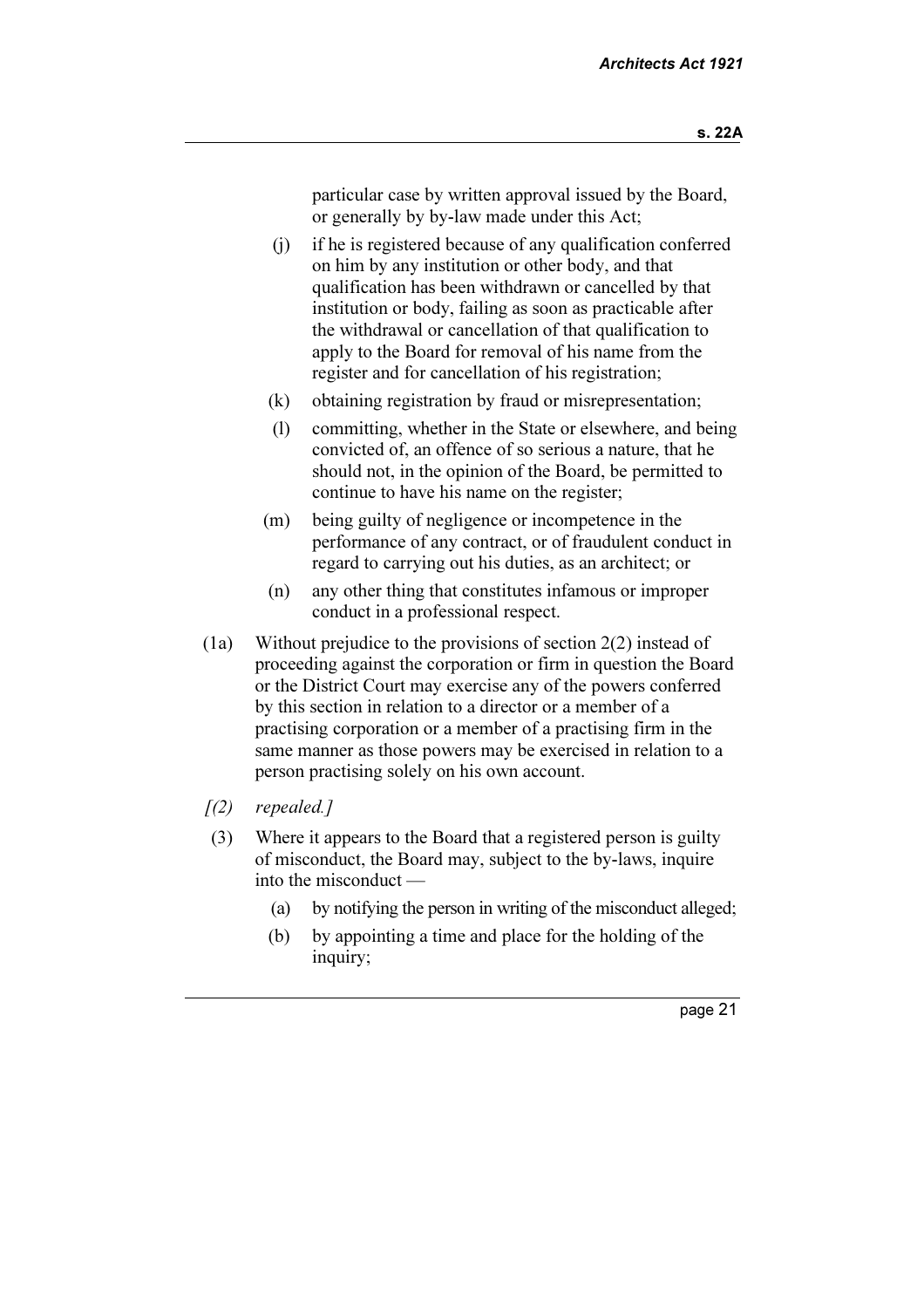- (c) by permitting the person the right to call such evidence and make such representations as he thinks fit and as are relevant to the inquiry, and to representation by counsel;
- (d) notifying the person of the time and place, and of those rights, and opening the inquiry on the appointed day; and
- (e) proceeding with the hearing of the inquiry at the appointed place.
- (4) For the purpose of conducting an inquiry under this section, the Board has and may exercise, without prejudice to the provisions of section 10, the powers conferred upon Justices of the Peace under the *Justices Act 1902*, in all respects as if the matter of inquiry were a matter which may be heard and determined by Justices under that Act.
- (5) If as the result of the inquiry the Board is of opinion that the person is guilty of the misconduct alleged, the Board may by written order direct —
	- (a) that the person be reprimanded;
	- (ab) that the registration of the person be suspended for such period, not exceeding 12 months, as the Board thinks fit and specifies in the order; or
		- (b) that the person's name be removed from the register and his registration be cancelled; and
		- (c) in either case that he pay to the Board costs of and incidental to the inquiry, to be fixed by the Board, or at the election of the person and on payment of the appropriate fees prescribed in relation to taxation of costs in District Court proceedings, to be determined by taxation by the appropriate officer of the District Court at Perth on the highest scale of costs prescribed for proceedings in the District Court.
- (6) If as a result of the inquiry the Board decides that the person is not guilty of the misconduct alleged, the Board —
	- (a) shall order that the decision be recorded in the Board's minutes; and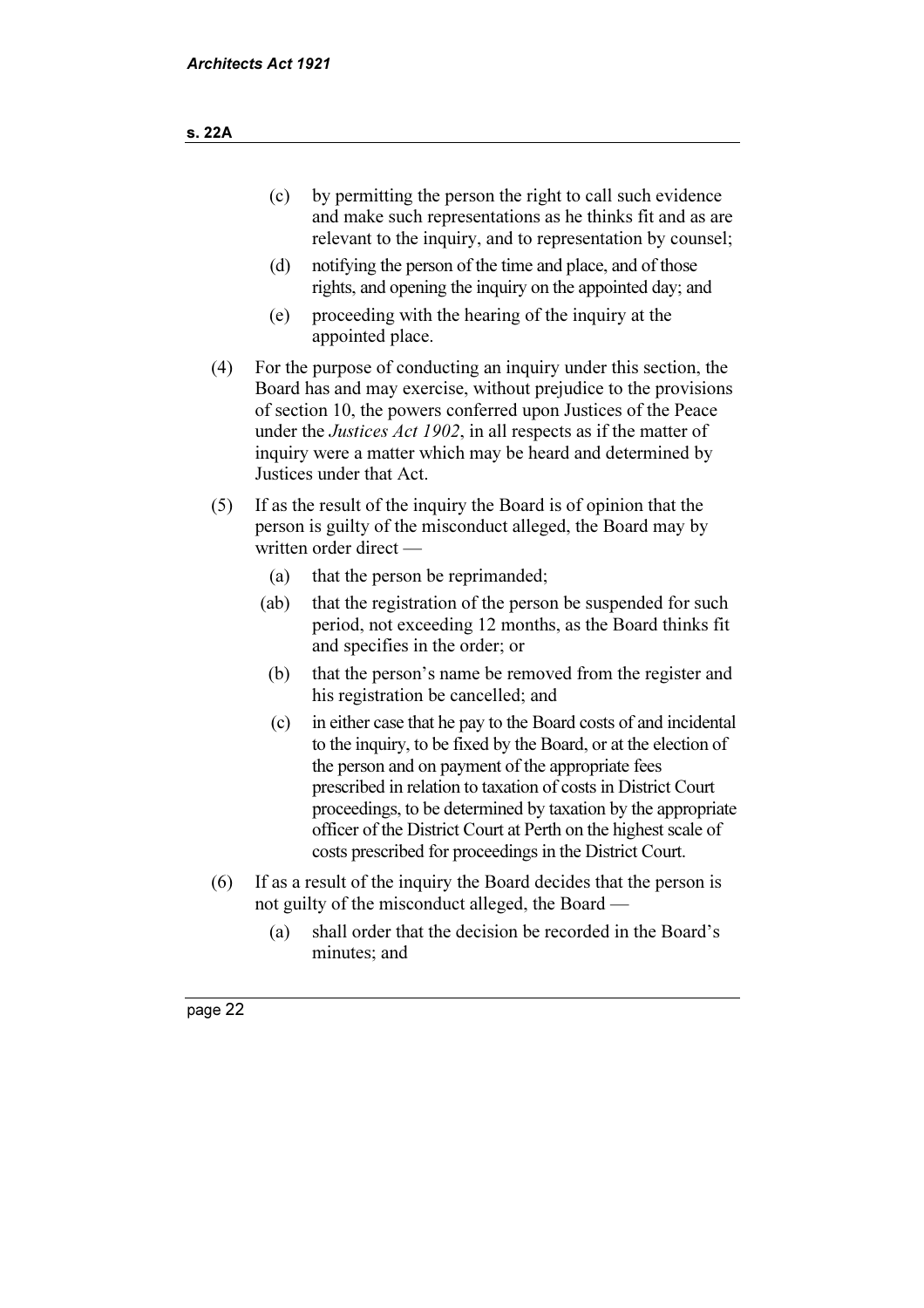- (b) may order that the costs of and incidental to the inquiry be paid by the Board, as fixed by the Board, or at the election of the person and on payment of the appropriate fees prescribed in relation to taxation of costs in District Court proceedings, to be determined by taxation by the appropriate officer of the District Court at Perth on the highest scale of costs prescribed for proceedings in the District Court.
- (7) A decision or order of the Board made under this section
	- (a) shall be promulgated in writing sealed with the common seal of the Board;
	- (b) shall be kept by the registrar of the Board in his custody, until the Minister, as he is hereby empowered to do, authorizes its destruction;
	- (c) shall be available at reasonable times for perusal, and to be copied, by any person;
	- (d) shall, subject to appeal mentioned in subsection  $(8)$ 
		- (i) have effect according to its tenor; and
		- (ii) be judicially noticed by all Courts and persons exercising judicial authority.
- (8) A person dissatisfied with an order or decision made under this section by the Board, including an award or refusal to award costs, may within one month of the promulgation of the order or decision appeal against it, in manner prescribed and on payment of the prescribed fees, to the District Court at Perth which may determine the appeal either on the record of the inquiry by the Board, or on hearing evidence and submissions anew, or partly on each, as it thinks fit, and which may confirm, vary, or reverse the order or decision; and may make such order as to the costs of and incidental to the appeal as it considers just.
- (9) Where costs are awarded, whether by the District Court or the Board, the amount of the costs, if unpaid, is recoverable in a court of competent jurisdiction at the suit of the person to whom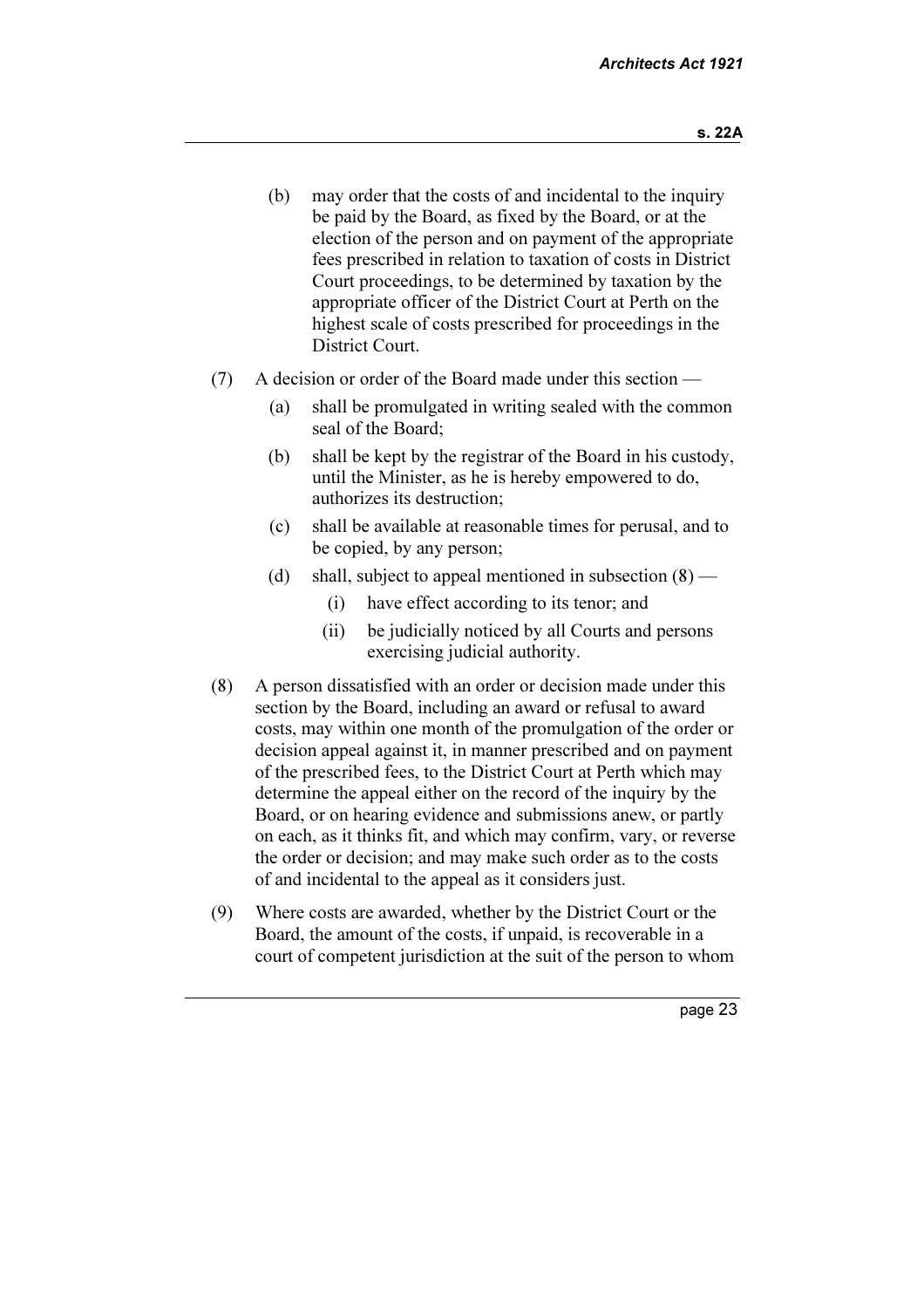#### s. 22B

the costs are awarded, as a debt due from the person or body against whom they are awarded.

[Section 22A inserted by No. 45 of 1956 s.7; amended by No. 76 of 1969 s.15; No. 39 of 1978 s.19; No. 67 of 1981 s.9.]

#### 22B. Liability for damages, etc.

- (1) The directors of a corporation practising as an architect pursuant to this Act, and any person who was at the time the cause of action arose a director of that corporation, shall be jointly and severally liable for the acts or omissions of that corporation in a professional respect in the course of or in connection with its practice as an architect to the same extent as they would be so liable if that corporation were a firm and the directors were members of the firm, and where, at the relevant time, there is only one director he shall be liable to the same extent as if practising on his own account.
- (2) The provisions of subsection (1) shall be construed as being in aid of and not in derogation from any remedy exercisable apart from this Act.

[Section 22B inserted by No. 39 of 1978 s.20.]

#### 22C. Duty of foreign corporation to insure

- (1) Subject to subsection (3), a foreign corporation shall at all times when it is carrying on business as an architect have and maintain in force a policy of professional indemnity insurance which complies with this section and on which the premiums are fully paid, and failure to maintain such insurance shall be deemed to be improper conduct in a professional respect.
- (2) Every policy of professional indemnity insurance issued for the purposes of this section —
	- (a) must be issued by a company carrying on insurance business as defined in the Insurance (Deposits) Act 1932 of the Commonwealth as from time to time amended;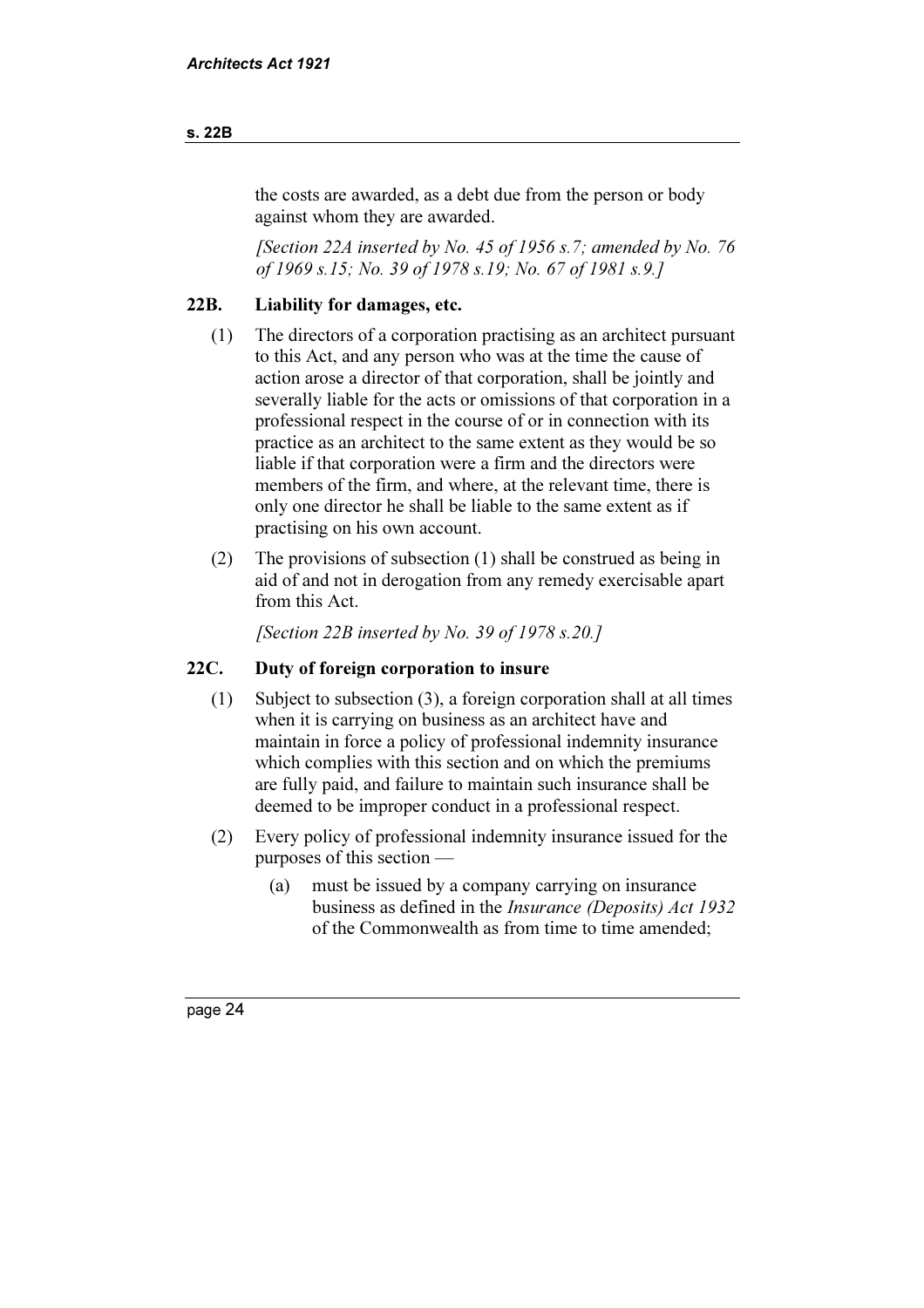- (b) must indemnify the insured corporation against liability which may be incurred by that corporation for negligence or misfeasance in respect of any work done by or on behalf of that corporation in the course of the practice of architecture;
- (c) may stipulate a limit on the amount for which the insurance company is liable in the aggregate or in respect of any one claim, not being an amount less than the appropriate amount prescribed by by-laws made by the Board; and
- (d) must comply with any other requirements prescribed by by-laws made under this Act.
- (3) The Minister may, by instrument in writing served on the corporation, for the time being exempt any foreign corporation from the operation of subsection (1), and the provisions of that subsection shall not apply to or in relation to that corporation for as long as that exemption subsists, but the Minister may, at any time, revoke any such exemption either by instrument in writing so served or by notice in the Government Gazette.

[Section 22C inserted by No. 39 of 1978 s.21.]

#### 23. Register to be open to inspection

 The register shall be kept in the office of the registrar, and shall at all times be open to inspection by any person without fee.

#### 24. Copy of register to be published annually

A copy of the register shall be published in the Gazette annually.

#### 25. Resignation of architects

 (1) Where the name of any architect has been enrolled on the register, that architect may by writing addressed and delivered to the registrar of the Board give notice of resignation and request that the Board remove the name from the register.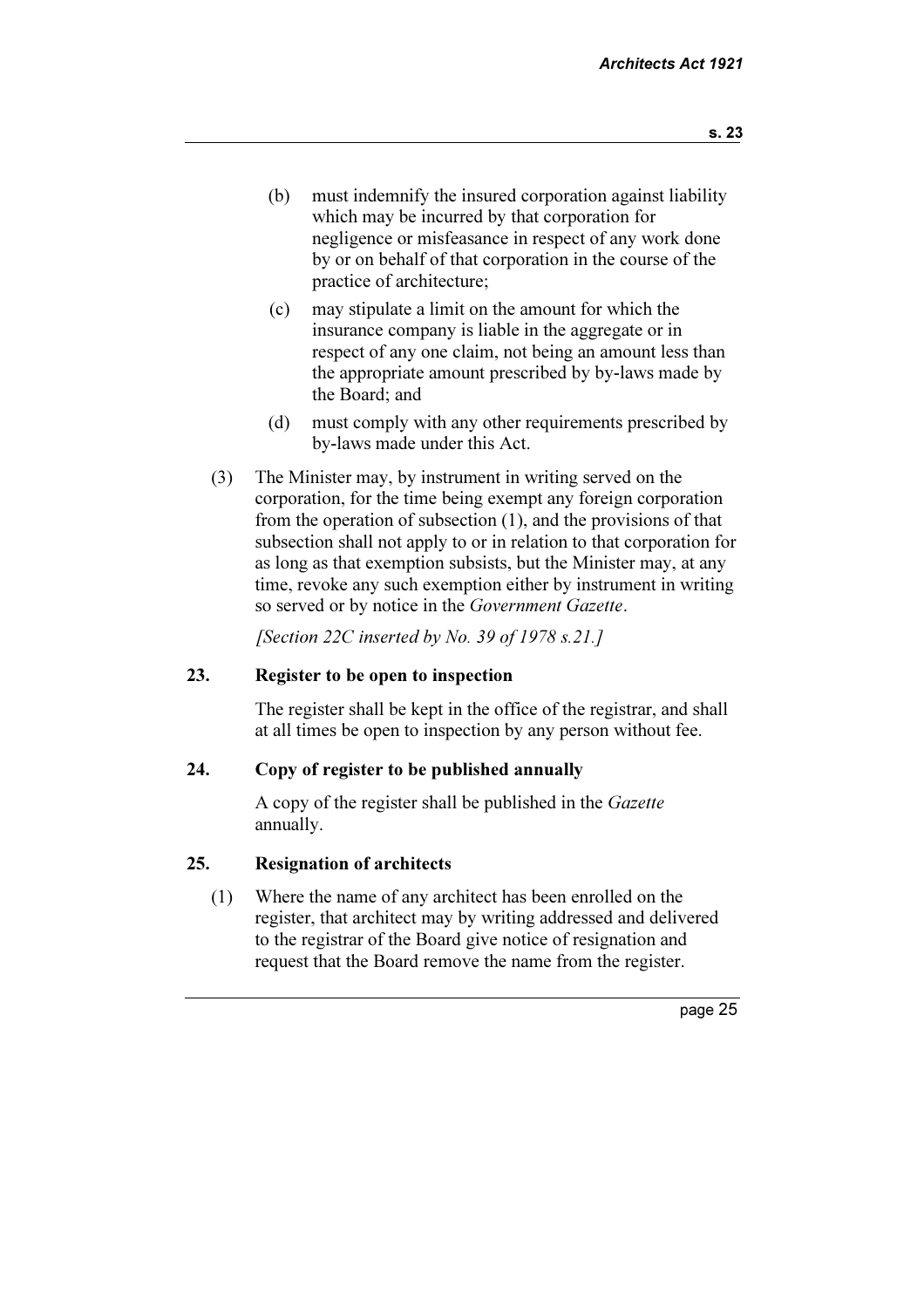| (2) | No notice of resignation shall be accepted by the Board if the      |
|-----|---------------------------------------------------------------------|
|     | professional conduct of the architect giving that notice, or in the |
|     | case of a practising corporation any director of that corporation,  |
|     | is the subject of an investigation by or on behalf of the Board.    |

 (3) Where the resignation of any architect is accepted by the Board that architect shall thereupon cease to be registered under this Act and the name shall be removed from the register.

[Section 25 inserted by No. 39 of  $1978 s.22.1$ ]

Committee of Architectural Education

#### 26. Committee of architectural education

- (1) The Board shall appoint a committee to be known as the Committee of Architectural Education, and the members of the committee shall be —
	- (a) the chairman and 2 other members of the Board;
	- (b) a person nominated by the University of Western Australia;
	- (c) a person nominated by the Western Australian Institute of Technology<sup>3</sup>;
	- (d) the chairman of the Board of Education of the Western Australian Chapter of the Royal Australian Institute of Architects; and
	- (e) such other persons as the Board appoints as members of the committee.
- (2) Each member of the Committee of Architectural Education shall be appointed for a term of 12 months.
- (3) The functions of the Committee of Architectural Education are —
	- (a) to advise, and submit recommendations to, the Board on matters concerning the education of students of architecture; and

page <sup>26</sup>

#### s. 26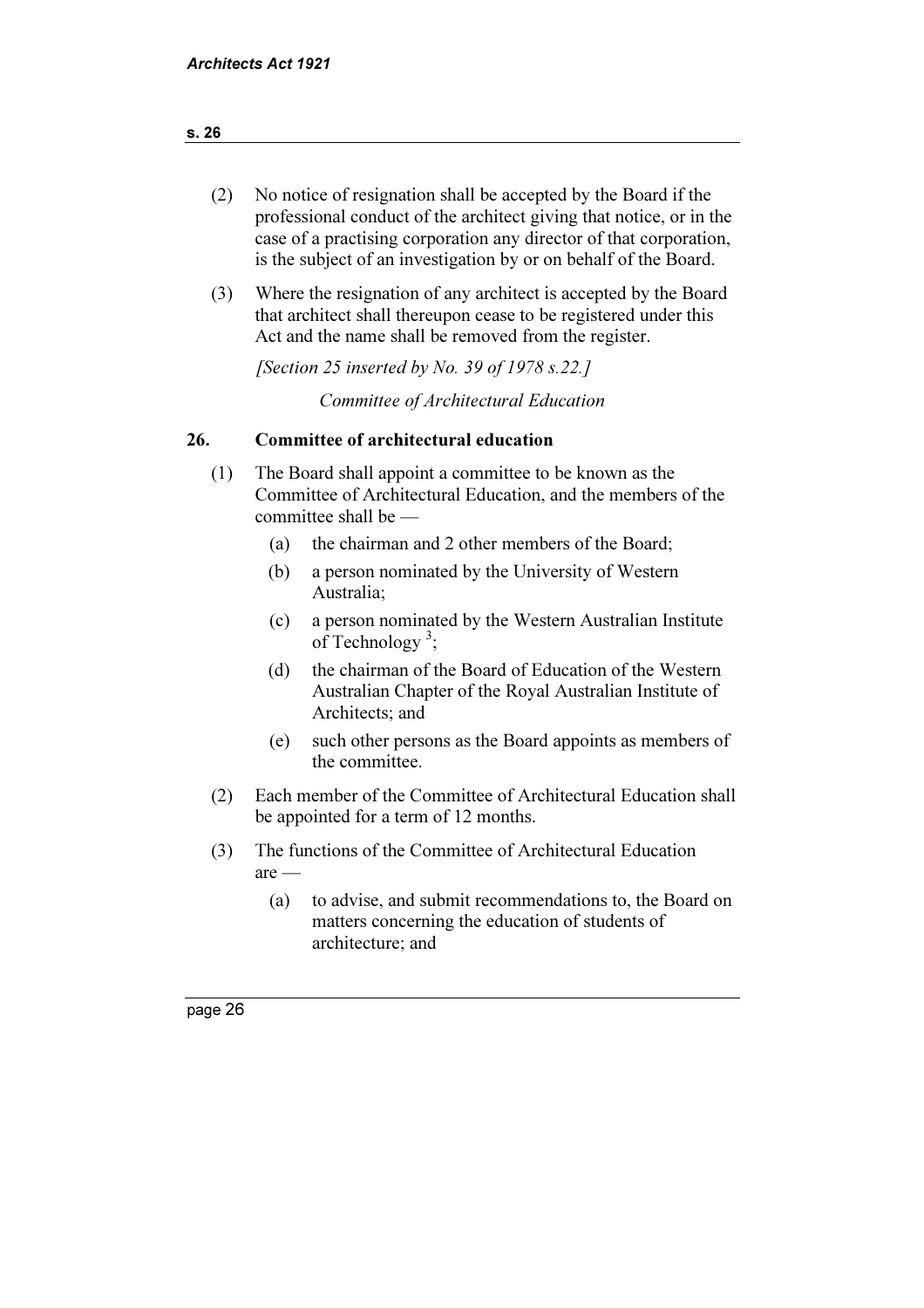(b) to review, and to report to the Board at least once in every 5 years upon, the standard of courses in architecture conducted in Western Australia.

[Section 26 inserted by No. 76 of 1969 s.16; amended by No. 25 of 1986 s.6.]

General Meeting of Architects

#### 27. General meeting of architects

- (1) The Board shall hold a general meeting of registered architects once at least in every year, at which meeting every registered architect shall be entitled to be present in person or by proxy.
- (2) The Board shall give to each registered architect 14 days notice in writing of the time and place of every such general meeting.
- (3) Unless and until otherwise provided by the by-laws, one-sixth of the number of registered architects present in person or represented by proxy at a general meeting and entitled to vote shall constitute a quorum, and all questions shall be determined by majority of votes.
- (4) A practising corporation or a practising firm shall not, as such a corporation or firm, be entitled to a vote, but subject to the proviso to section 18(1) and the by-laws every natural person registered as an architect under this Act shall be entitled to vote in person or by proxy.
- (5) The chairman shall have an original, and in case of an equality of votes, a second or casting vote.

[Section 27 amended by No. 39 of 1978 s.23.]

By-laws

#### 28. By-laws

- (1) The Board may make by-laws for any of the following purposes
	- (a) regulating the nomination of persons for election, and the election of members of the Board, and the mode of filling casual vacancies;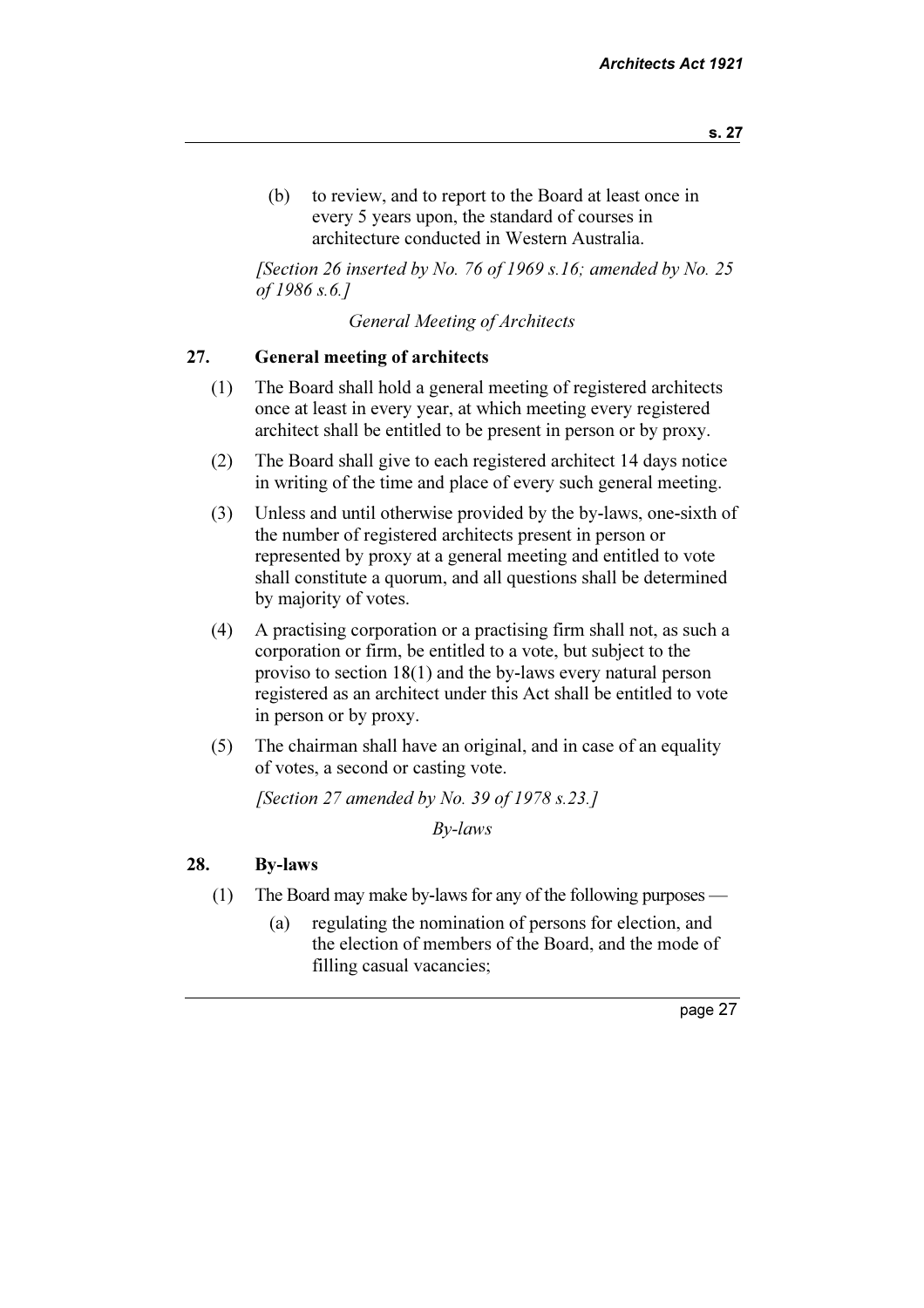- (b) regulating the meetings and proceedings of the Board and the quorum to be present;
- (c) regulating the time, mode, and place of summoning and holding ordinary and special general meetings of architects and the quorum to be present, and the mode of voting and the conduct of proceedings at such meetings;
- (d) the appointment, duties, and removal of officers of the Board;
- (e) fixing the amount of the annual subscription payable by registered architects, practising corporations and practising firms, respectively, and the time of payment of the same, prescribing the statements to be submitted by practising corporations and practising firms and the fees to be payable thereon, and fixing the conditions of the professional indemnity insurance required of foreign corporations;
- (f) regulating the times and places for holding examinations of applicants for registration, and the subjects and the manner of conducting or holding any such examinations, and for fixing a reasonable fee to be paid by applicants, and the conditions on which the examiners shall hold office, and their remuneration; and
- (g) generally for prescribing such matters as it may be necessary or convenient to prescribe for the purposes of this Act.
- (2) No by-law, and no repeal, alteration, or amendment of any by-law shall be of any force or effect unless and until it has been confirmed by the Governor and published in the Gazette.

[Section  $28^4$  amended by No. 39 of 1978 s.24; No. 25 of 1986 s.7.]

s. 29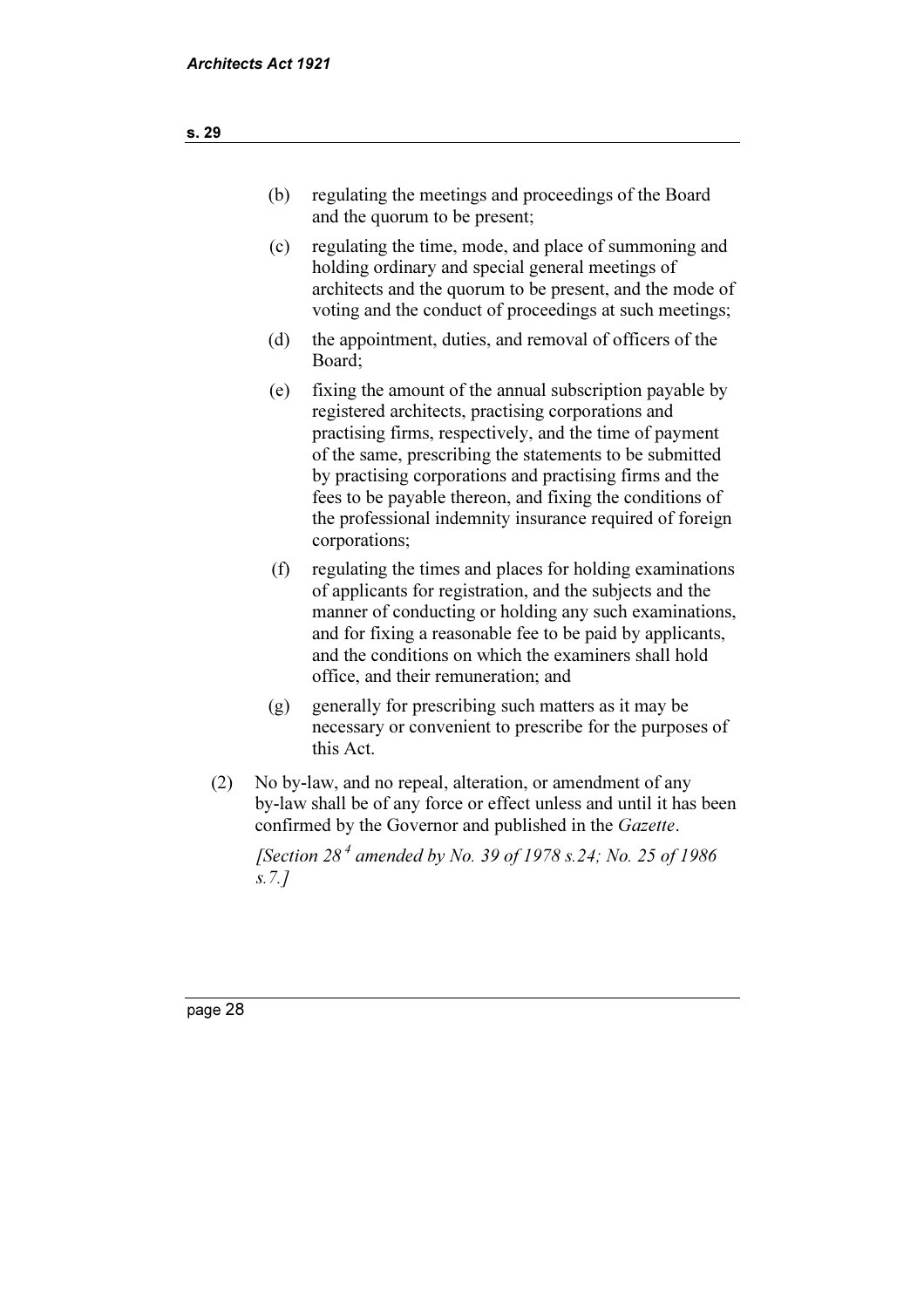#### Miscellaneous

#### 29. Unregistered persons not to practise as architects

- (1) A person, other than a registered architect, practising corporation or practising firm, who or which —
	- (a) takes, uses or adopts the title or description of architect, or architectural practitioner; or
	- (b) uses any name, title, words, letters, additions, or descriptions implying or leading to the belief that such person is, or by words or conduct holds out or in any way implies that such person is —
		- (i) registered under this Act;
		- (ii) qualified under this Act to practise as an architect; or
		- (iii) is carrying on the practice of architecture,

commits an offence.

Penalty: \$1 000.

- (2) Subject to subsection (1) nothing in this Act shall be deemed to prevent an engineer, builder, or other person from designing and superintending the erection of any building.
- (3) Where the registration of an architect is suspended under this Act, the person, corporation, or firm so suspended shall be deemed not to be registered during the period of the suspension.
- (4) A person who makes or publishes a document which states, or may reasonably be interpreted as indicating, that a person not registered under this Act is an architect, or practises as an architect, or undertakes or is willing to undertake work as an architect, commits an offence whether the person referred to in the document is the person who made or published it or some other person.

Penalty: \$500.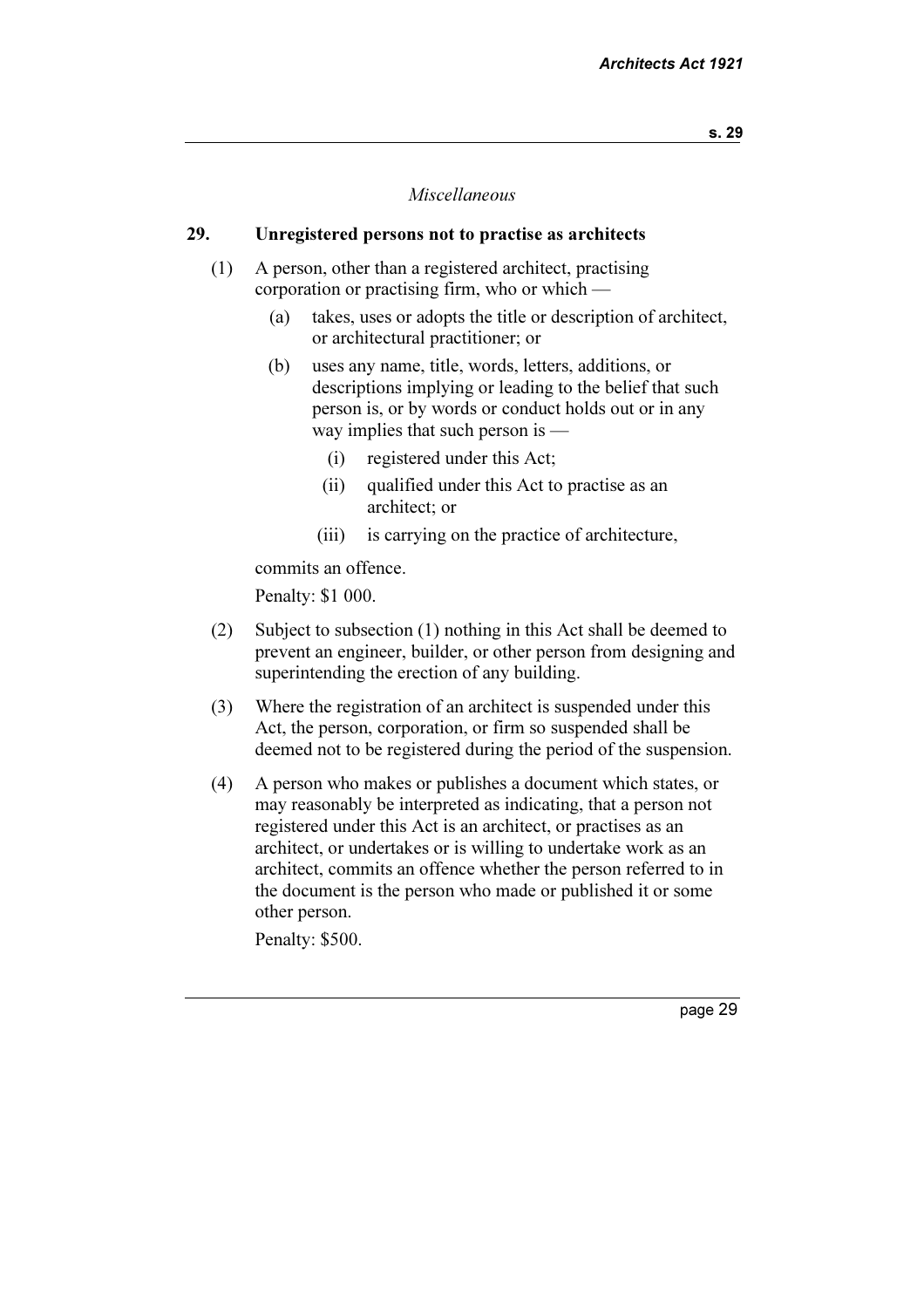| (5) | Notwithstanding the provisions of subsection (1) and                 |
|-----|----------------------------------------------------------------------|
|     | subsection (4) a person who carried on business or is employed       |
|     | as a naval architect, landscape architect, golf course architect, or |
|     | architectural draftsman, may use that title, or be so described in   |
|     | any document.                                                        |

[Section 29 amended by No. 45 of 1956 s.8; No. 74 of 1965 s.2; No. 113 of 1965 s.8(1); No. 39 of 1978 s.25; No. 67 of 1981 s.10.]

#### 30. Penalty for falsifying register, or making false statements, etc.

Any person who —

- (a) makes or causes to be made any falsification in the register or in any matter relating to the register; or
- (b) knowingly makes any false statement upon any examination before the Board, or in any document to be used in evidence before, or to be submitted to, the Board; or
- (c) utters or puts off, or attempts to utter or put off, as true before the Board any false, forged, or counterfeit degree, diploma, licence, certificate, or other document or writing; or
- (d) procures or attempts to procure any person to be registered by making or producing, or causing to be made or produced, any false statement, declaration, or representation, either verbal or in writing; or
- (e) personates or represents any person as being the person referred to in any degree, diploma, licence, certificate, document, or writing presented to the Board, or in any certificate granted under this Act; or
- (f) fraudulently or by false representation obtains any certificate of registration under this Act; or

#### s. 30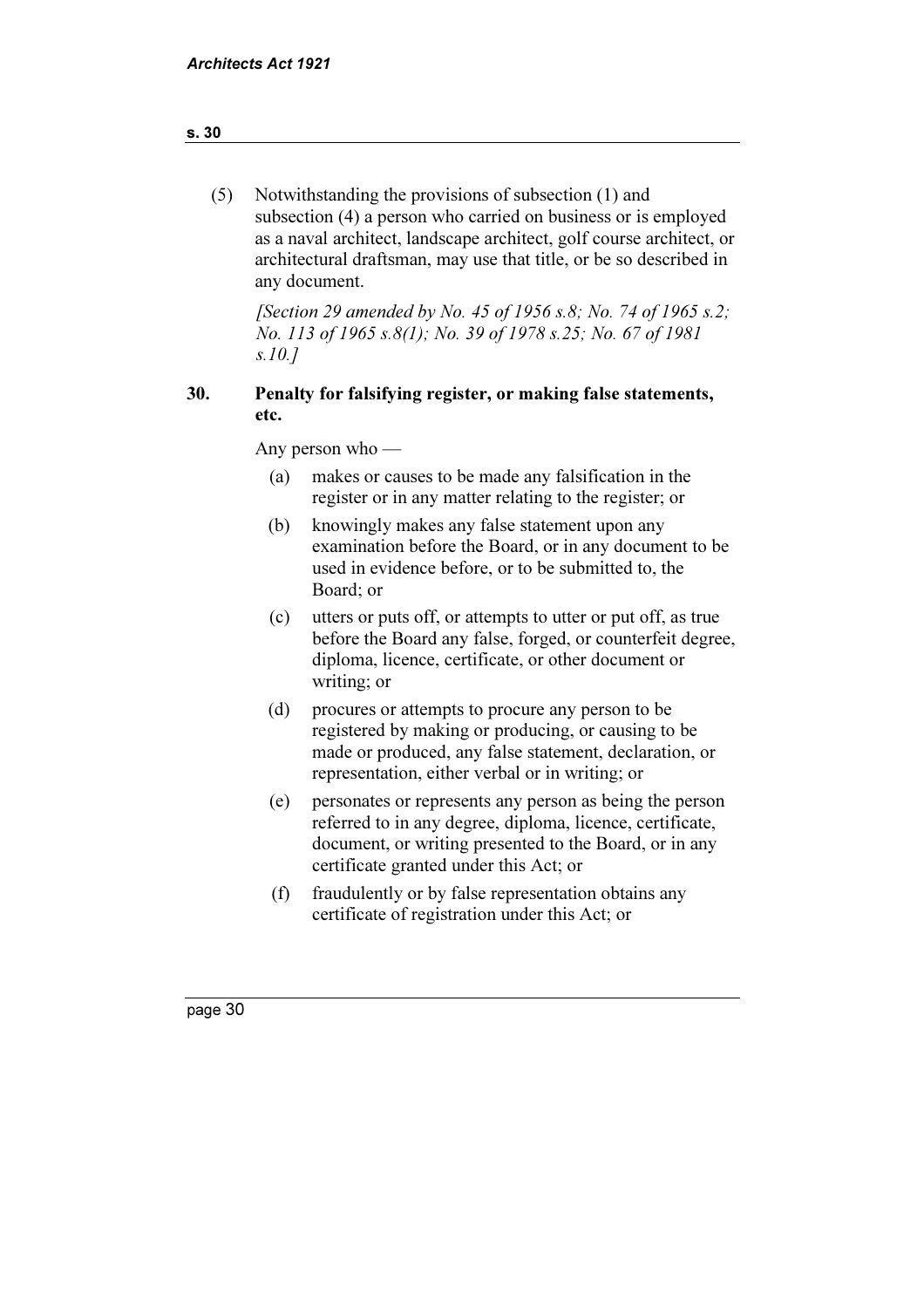- s. 31
- (g) falsely advertises or publishes that any certificate of registration under this Act has been obtained, or any such registration effected, or permits any such advertisement or publication,

 commits an offence and is liable on conviction to a fine of \$1 000.

 [Section 30 amended by No. 76 of 1969 s.17; No. 39 of 1978 s.26; No. 78 of 1995 s.147.]

#### 31. Costs and proceedings

 On any application under this Act to the District Court, such order as to the costs of and incidental to the application may be made as to the Court may seem fit.

[Section 31 amended by No. 76 of 1969 s.18; No. 39 of 1978] s.27.]

[32. Repealed by No. 76 of 1969 s.19.]

#### 33. Accounts

- (1) The Board shall cause to be kept proper accounts and records of the transactions and affairs of the Board and shall prepare financial statements in accordance with Australian Accounting Standards.
- (2) The financial statements shall be prepared on an accrual basis unless the Board determines otherwise.

[Section 33 inserted by No. 77 of  $1987 s.3.1$ ]

#### 34. Audit

 The accounts and financial statements of the Board shall be audited at least once a year, at the expense of the Board, by an auditor appointed by the Board with the prior approval of the Minister.

[Section 34 inserted by No. 77 of  $1987 s.3.1$ ]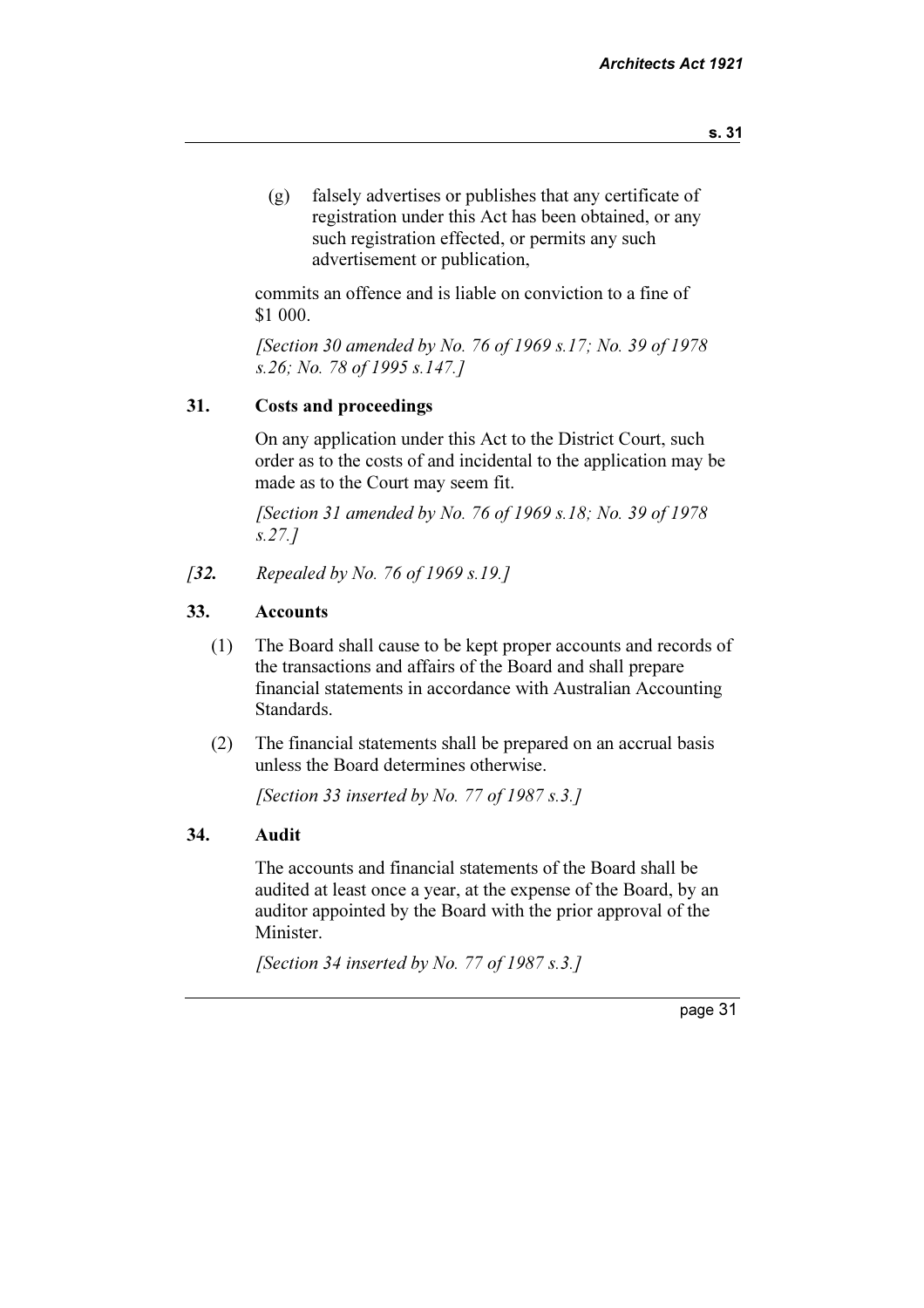| $\sim$<br>$\sim$<br>$\sim$ |
|----------------------------|
|----------------------------|

#### 35. Annual report

- (1) The Board shall on or before 30 June in each year make and submit to the Minister an annual report of its proceedings for the preceding year ending on 31 December together with a copy of the financial statements and the auditor's report.
- (2) The Minister shall cause a copy of each annual report, financial statements and auditor's report submitted under subsection (1) to be laid before each House of Parliament within 14 sitting days of that House after receipt of the report by the Minister.

[Section 35 inserted by No. 77 of 1987 s.3.]

#### 36. Report to annual general meeting

 The Board shall submit the audited financial statements referred to in section 34 to the annual general meeting of architects.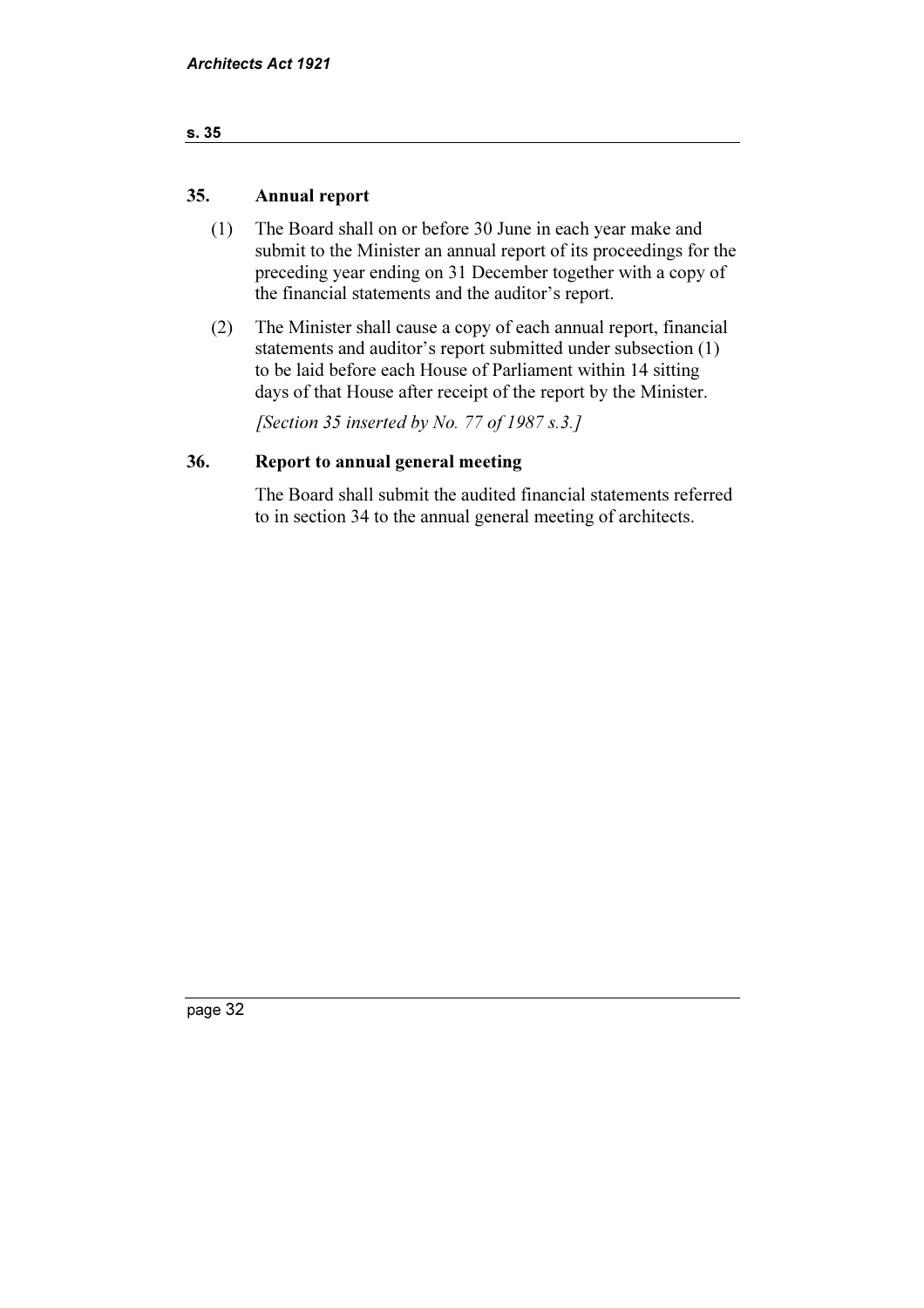## The First Schedule

### Election of members of the Board

#### [1. deleted.]

- 2. For the purpose of every election, the Board shall appoint a day for receiving the nomination of candidates, and a subsequent day prior to the date of retirement of the retiring member, for the holding of the election.
- 3. The Board shall cause to be delivered or sent by post to every registered architect at his registered address a nomination paper with notice of the day appointed for receiving nominations.
- 4. Every nomination shall be in writing, and shall be signed by the person nominating himself, and must be received by the Board on or before the day appointed for the receipt of nominations.
- 5. The Board shall cause to be delivered or sent by post to every architect at his registered address a voting paper on which shall be written or printed a list of all candidates nominated, with notice of the day appointed for the election, and that one or more (as the case may be) members are to be elected, and that the elector must record his vote by striking out the names of all the candidates for whom he does not vote, and return the voting paper to the Board before the date fixed for the election.
- 6. Every voting paper shall be signed by the chairman of the Board or the registrar before it is issued.
- 7. As soon as may be after the day appointed for the return of the voting papers the Board shall hold a meeting and shall there examine and count the voting papers duly returned (rejecting all informal voting papers), and shall by resolution declare the result of the election.
- 8. The resolution so passed by the Board shall be notified in the Gazette, and shall be conclusive proof that the election has been in all respects duly conducted, and that the person or persons so declared to be elected is or are members of the Board.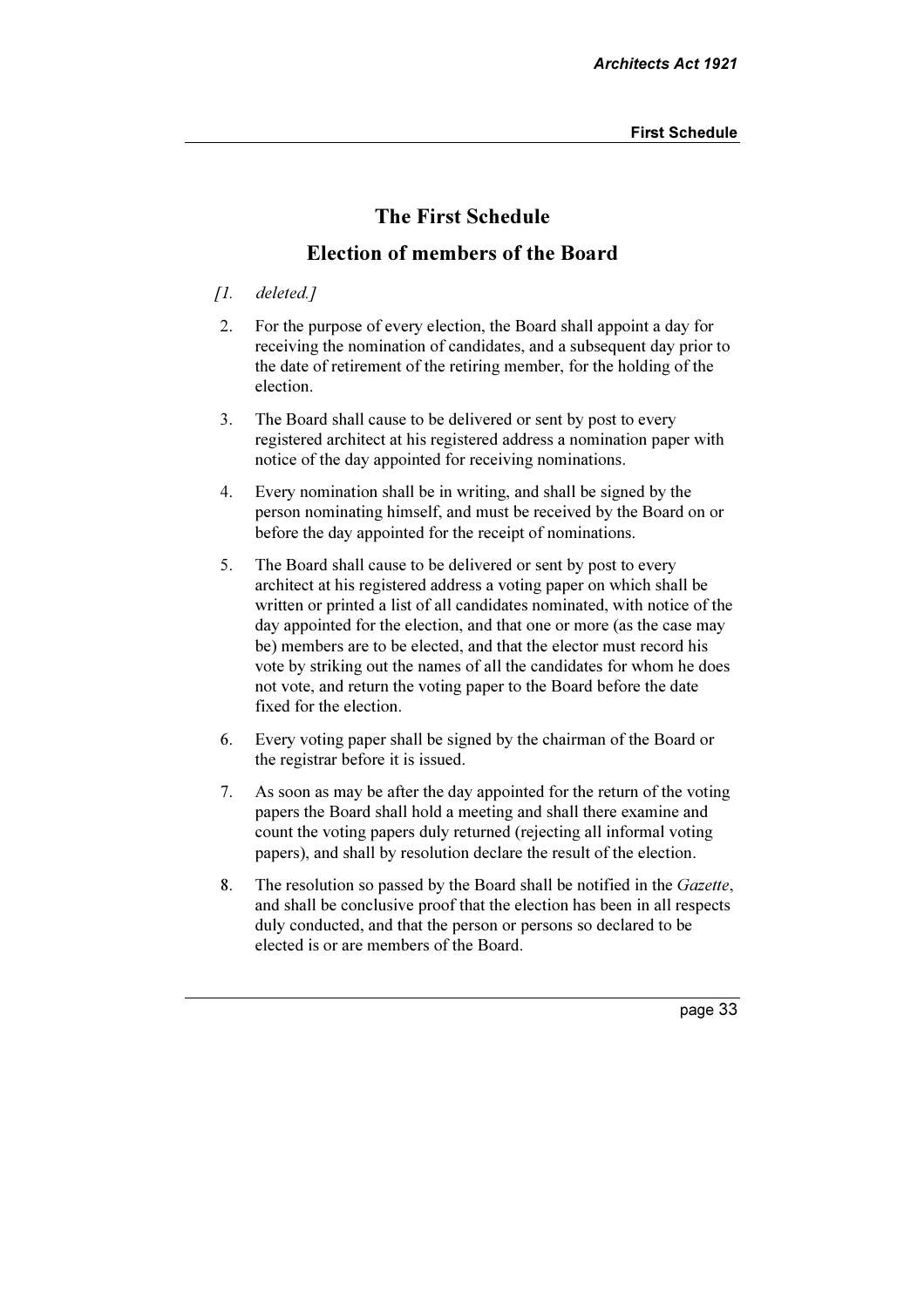#### First Schedule

- 9. In any case in which 2 or more candidates have received the same number of votes the Board shall determine, in such manner as it thinks fit, which of those candidates is to be elected.
- 10. If the number of persons nominated for election does not exceed the number to be elected, it shall not be necessary to send or return voting papers, and the Board may at the meeting convened to receive nominations decide by resolution that the person or persons so nominated has or have been duly elected, and the name or names of such person or persons shall be published in the Gazette.
- 11. These rules shall, *mutatis mutandis*, apply to elections to fill casual vacancies on the Board.

[Schedule 1 amended by No. 76 of 1969 s.20.]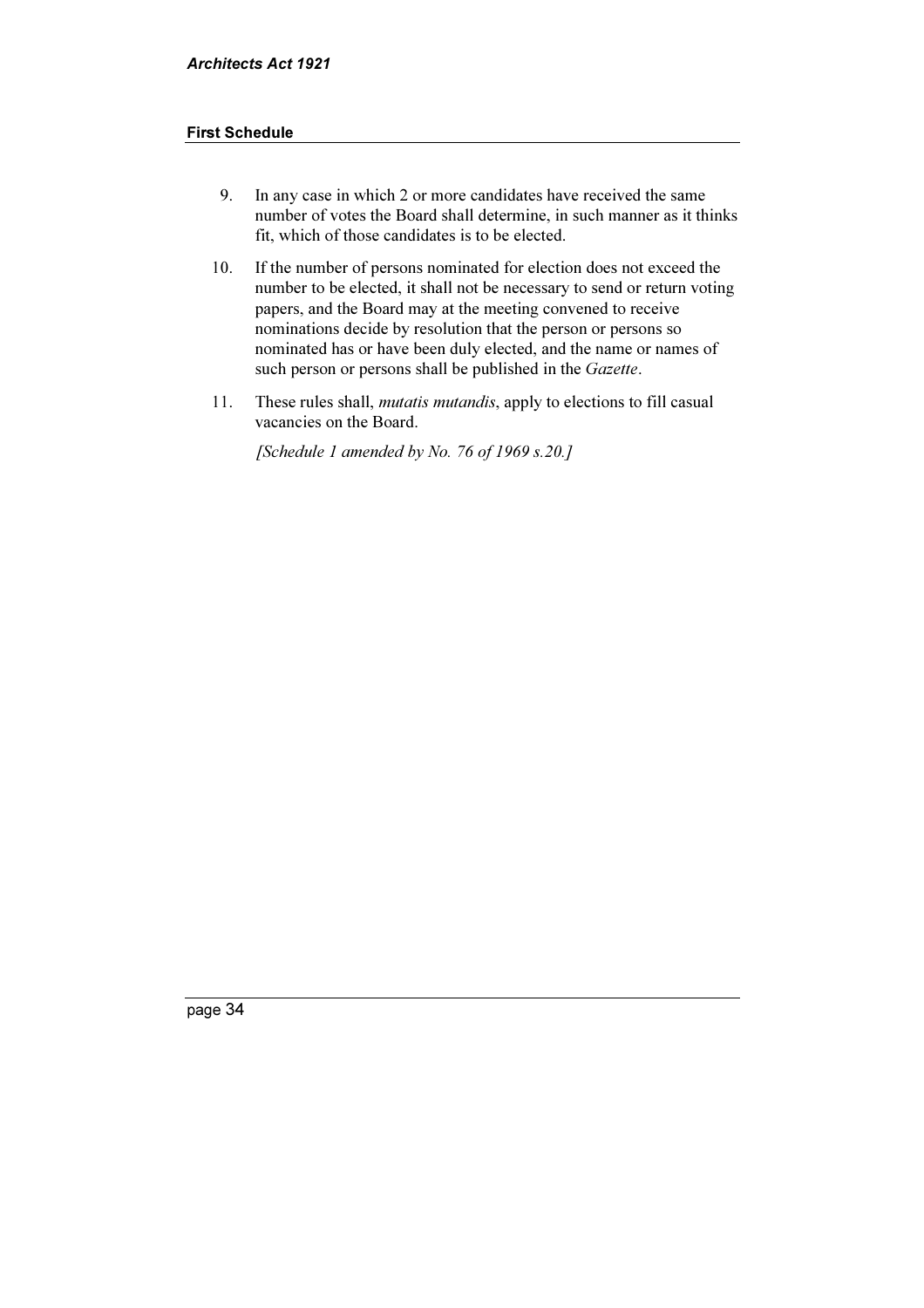### The Second Schedule

#### Rules for the conduct of the business of the Board

#### 1. Board meetings

 Every meeting shall, subject to the by-laws, be held at the time and place appointed by the Board.

#### 2. Quorum

 A quorum of the Board shall consist of 5 members; and no business shall be transacted at any meeting of the Board unless 5 of the members are present when such business is transacted.

#### 3. Chairman

 The chairman shall preside at all meetings at which he is present. In the absence of the chairman from any meeting, or if after being present, he retires, the members present shall elect from their number a chairman for that meeting or for the remainder of the meeting.

 The chairman shall have a vote, and, when there is an equal division of votes upon any question, he shall have a second or casting vote.

#### 4. Voting

 All powers vested in the Board may be exercised by the majority of the members present at any meeting duly held, and all questions shall be decided by a majority and by open voting.

 Provided that any question relating to enrolment on the register shall be determined by at least 5 members of the Board present and voting at a duly convened meeting.

 At all meetings, save as herein otherwise provided, all members present shall vote.

If a member refuses to vote, his vote shall be counted for the negative.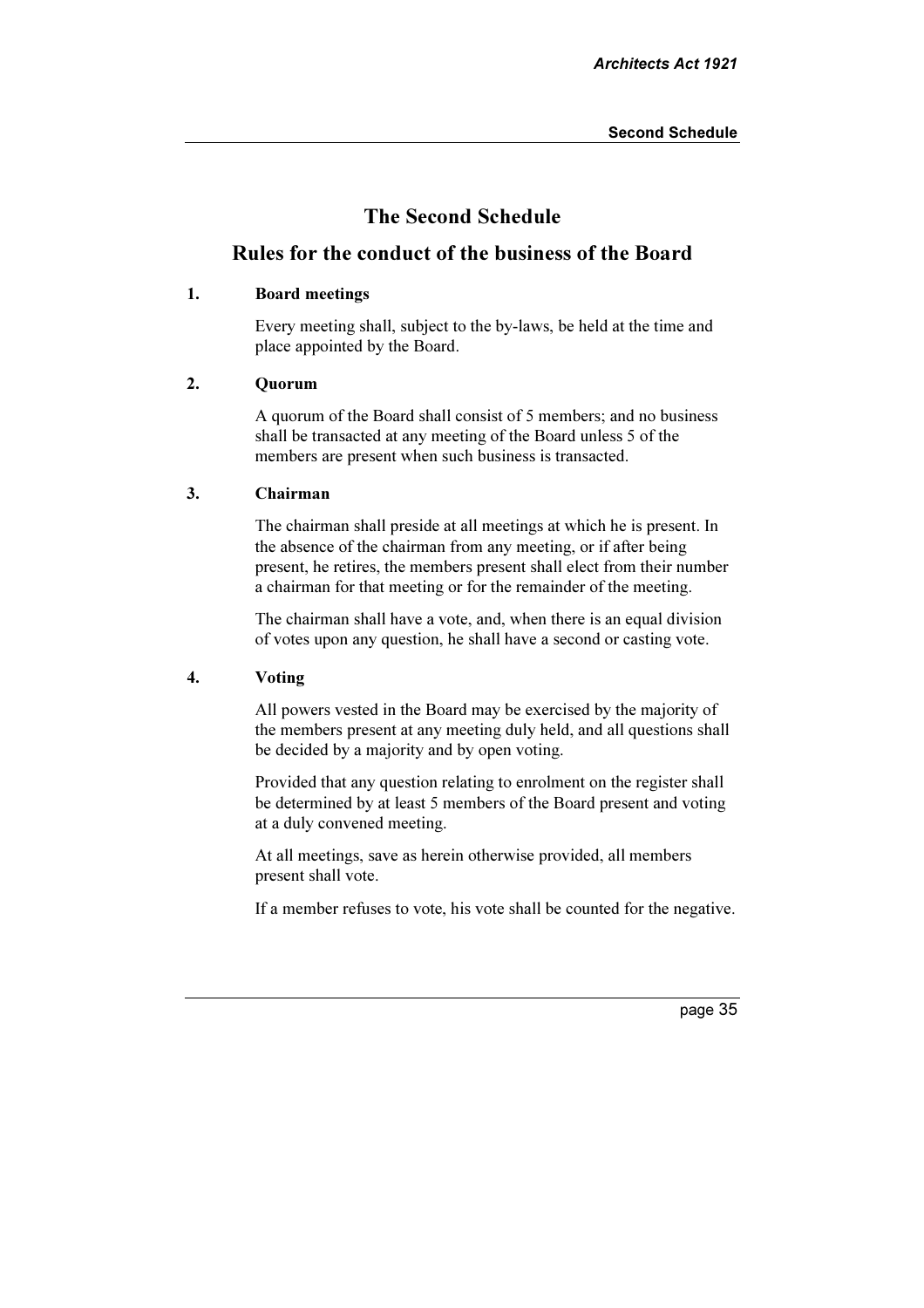#### Second Schedule

#### 5. Adjournment

 The members present at a meeting may, from time to time, adjourn the meeting.

 If a quorum is not present within half an hour after the time appointed for a meeting, the members present, or any one member if only one is present, or the registrar if no member is present, may adjourn such meeting to any time not later than 7 days from the date of such adjournment:

 Provided that nothing herein contained shall be construed to prevent the adjournment of any meeting to a later hour of the same day on which such meeting was appointed to be held.

#### 6. Notices

 All notices of any meeting shall be in writing and shall be delivered personally or sent by post or otherwise to the address of each of the members at least 7 days previous to the meeting.

#### 7. Authentication of documents

 Every appointment, order, certificate, or other document of the Board relating to the execution of this Act shall be sufficiently authenticated if signed by the chairman or any 2 members of the Board.

[Schedule 2 amended by No. 76 of 1969 s.21.]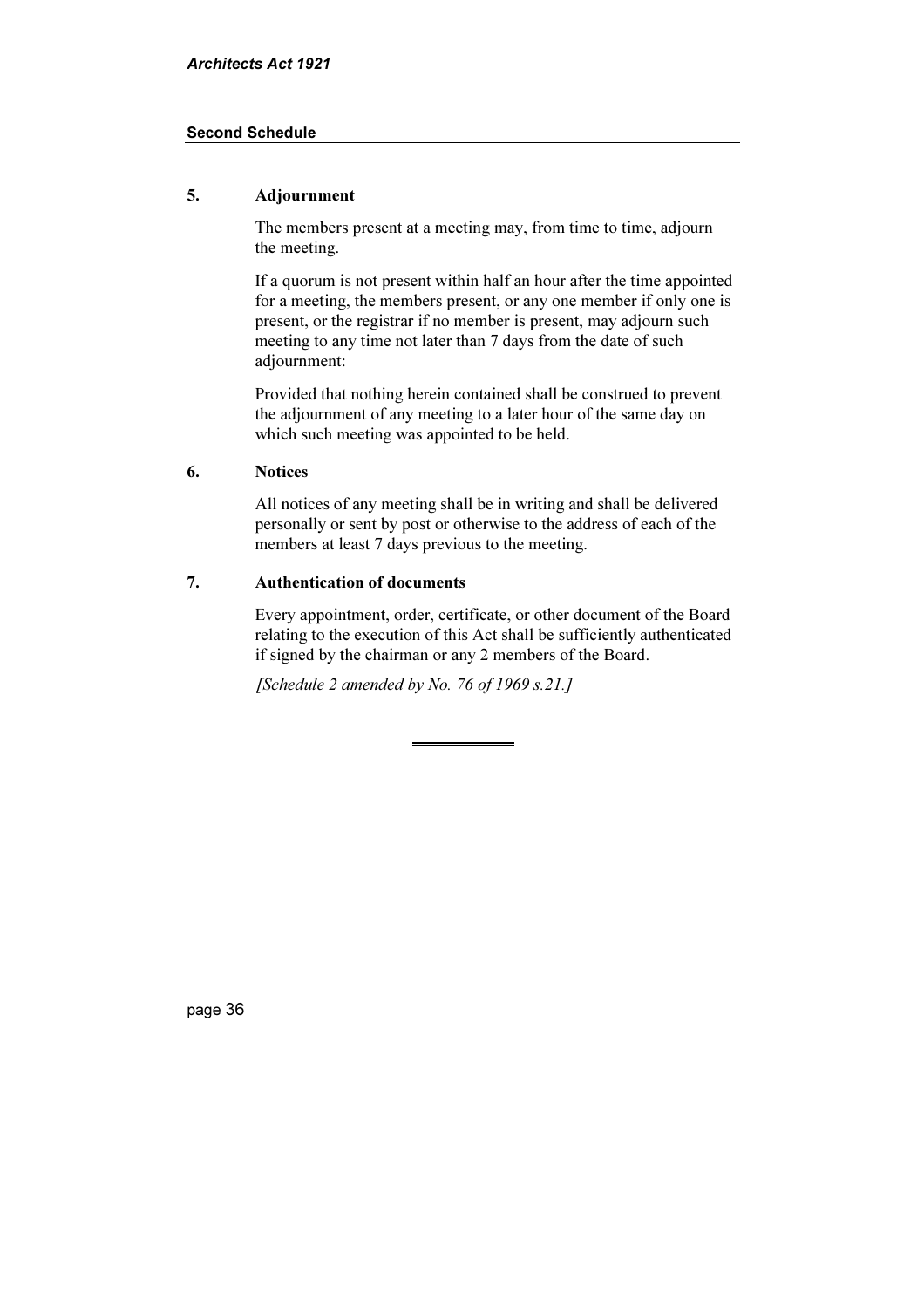## Notes

1 This reprint is a compilation as at 26 February 1999 of the Architects Act 1921 and includes all amendments effected by the other Acts referred to in the following Table.

Table of Acts

| Act                                              | Number<br>and Year   | Assent                         | Commencement                                                                        | Miscellaneous |
|--------------------------------------------------|----------------------|--------------------------------|-------------------------------------------------------------------------------------|---------------|
| Architects Act 1921 13 of 1922                   |                      | 31 January<br>1922             | 31 January 1922                                                                     |               |
| Architects Act<br>Amendment<br>Act 1923          | 43 of 1923           | 22 December<br>1923            | 22 December 1923                                                                    |               |
| Architects Act<br>Amendment<br>Act 1956          | 45 of 1956           | 18 December<br>1956            | 18 December 1956                                                                    |               |
| Architects Act<br>Amendment<br>Act 1960          |                      | 29 of 1960 21 October<br>1960  | 21 October 1960                                                                     |               |
| Architects Act<br>Amendment<br>Act 1965          |                      | 74 of 1965 25 November<br>1965 | 25 November 1965                                                                    |               |
| Decimal Currency<br>Act 1965,<br>sections 4 to 9 | $113$ of<br>1965     | 21 December<br>1965            | Sections 4 to 9:<br>14 February 1966<br>(see section $2(2)$ );<br>balance on assent |               |
| Architects Act<br>Amendment<br>Act 1969          |                      | 76 of 1969 7 November<br>1969  | 1 January 1970<br>(see section 2)<br>and Gazette<br>19 December 1969<br>p.4154)     |               |
| Architects Act<br>Amendment<br>Act 1978          | 39 of 1978 29 August | 1978                           | 23 February 1979<br>(see section 2 and<br>Gazette 23 February<br>1979 p.473)        |               |
| Architects Act<br>Amendment<br>Act 1981          |                      | 67 of 1981 23 October<br>1981  | 23 October 1981                                                                     |               |